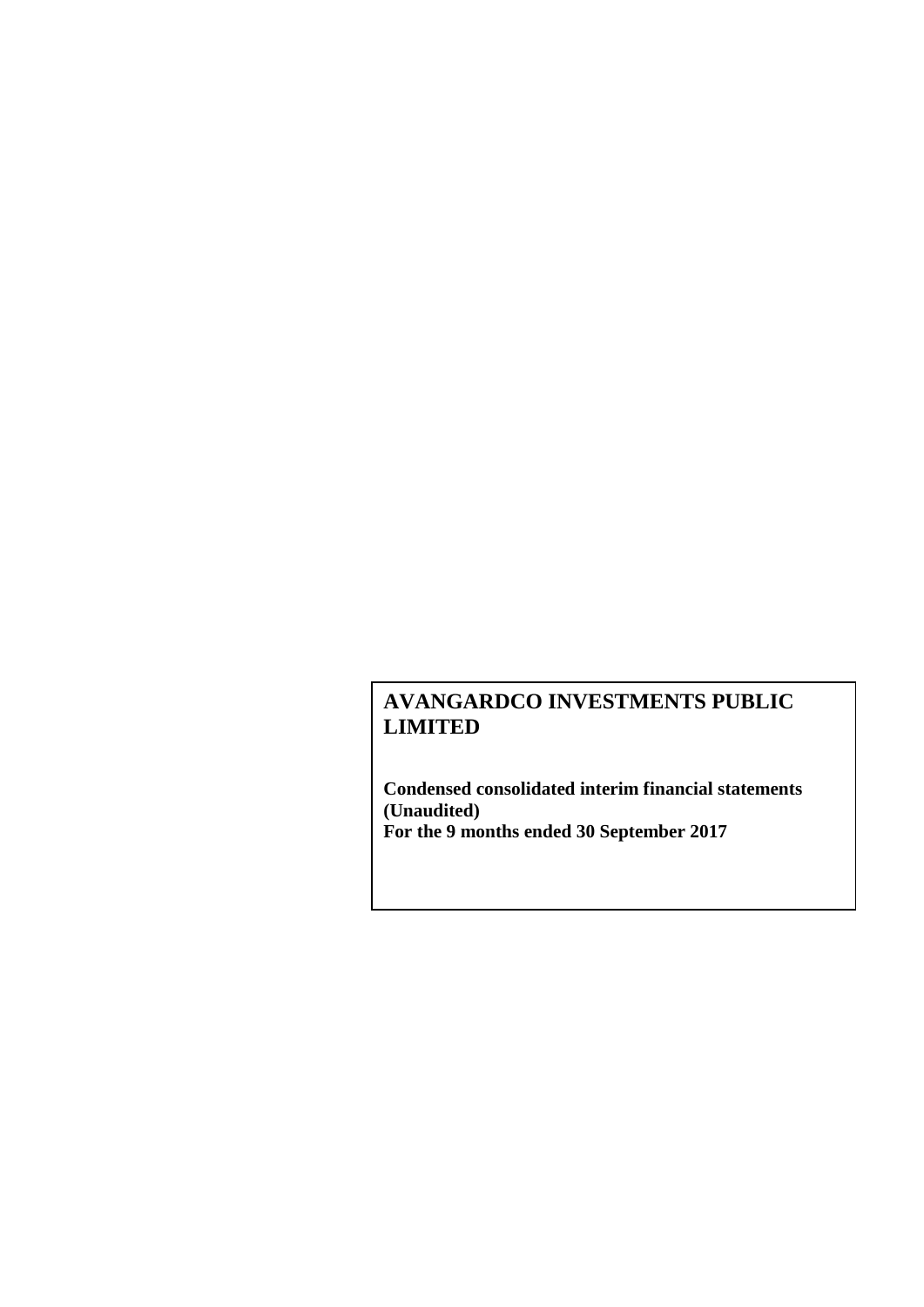| <b>CONTENTS</b>                                                                   | Page    |
|-----------------------------------------------------------------------------------|---------|
|                                                                                   |         |
| Condensed consolidated statement of financial position                            |         |
| Condensed consolidated statement of profit or loss and other comprehensive income | 2       |
| Condensed consolidated statement of changes in equity                             | 3       |
| Condensed consolidated statement of cash flows                                    | $4 - 5$ |
| Notes to the condensed consolidated financial statements                          | $6-18$  |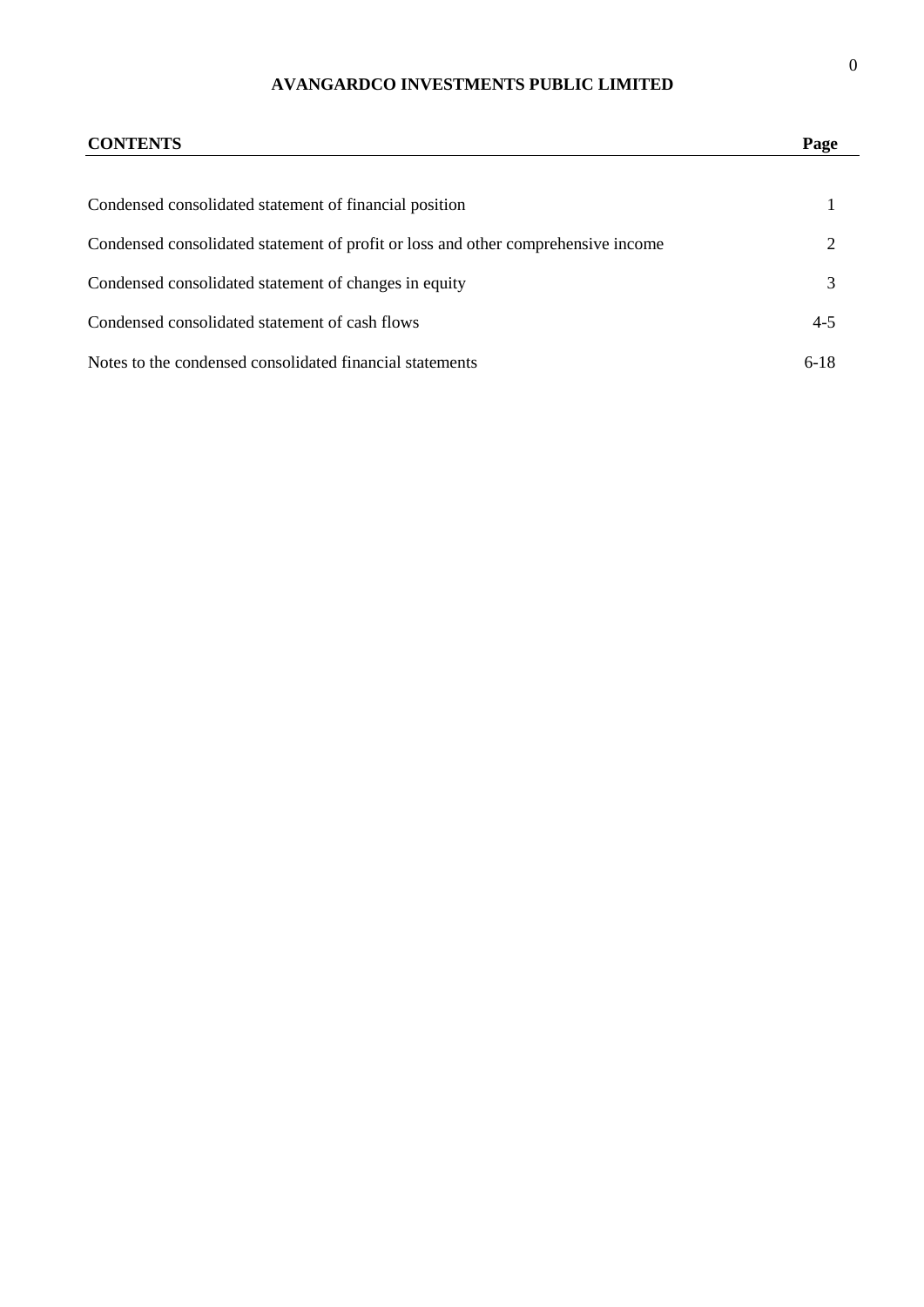## **Condensed consolidated statement of financial position**

AS AT 30 SEPTEMBER 2017

 *(in USD thousand, unless otherwise stated)*

|                                                                                  | <b>Note</b> | 30 September 2017    | <b>31 December 2016</b> |
|----------------------------------------------------------------------------------|-------------|----------------------|-------------------------|
| <b>ASSETS</b>                                                                    |             |                      |                         |
| Property, plant and equipment                                                    |             | 357 800              | 357 821                 |
| Non-current biological assets                                                    | 4           | 11 098               | 14 273                  |
| Deferred tax assets                                                              |             | 7613                 | 5 6 6 3                 |
| Held to maturity investments                                                     |             | 2923                 | 5 700                   |
| Other non-current assets                                                         |             | 5                    | 5                       |
| <b>Non-current assets</b>                                                        |             | 379 439              | 383 462                 |
| Inventories                                                                      | 5           | 53 007               | 62 144                  |
| Current biological assets                                                        | 4           | 12711                | 7755                    |
| Trade accounts receivable, net                                                   |             | 29 235               | 40 628                  |
| Prepaid income tax                                                               |             | 38                   | 41                      |
| Prepayments and other current assets, net                                        |             | 12 577               | 14 4 12                 |
| Taxes recoverable and prepaid                                                    |             | 15 9 43              | 8 4 7 9                 |
| Cash and cash equivalents                                                        | 6           | 17 185               | 12 570                  |
| <b>Current assets</b>                                                            |             | 140 696              | 146 029                 |
| <b>TOTAL ASSETS</b>                                                              |             | 520 135              | 529 491                 |
|                                                                                  |             |                      |                         |
| <b>EQUITY</b>                                                                    |             |                      |                         |
| Share capital                                                                    |             | 836                  | 836                     |
| Share premium                                                                    |             | 201 164              | 201 164                 |
| Reserve capital                                                                  |             | 115 858              | 115 858                 |
| Retained earnings                                                                |             | 844 067<br>(1075863) | 864 457<br>(1053923)    |
| Effect of translation into presentation currency                                 |             | 86 062               | 128 392                 |
| Equity attributable to owners of the Company<br><b>Non-controlling interests</b> |             | 10728                | 10418                   |
| <b>Total equity</b>                                                              |             | 96 790               | 138 810                 |
|                                                                                  |             |                      |                         |
| <b>LIABILITIES</b>                                                               |             |                      |                         |
| Long-term bond liabilities                                                       | 8           | 229 071              | 219 014                 |
| Long-term loans<br>Deferred tax liabilities                                      | 7           | 48 696               | 93 924                  |
|                                                                                  |             | 355<br>1 0 8 3       | 351<br>1 1 2 3          |
| Deferred income                                                                  |             | 29 5 42              | 29 542                  |
| Dividends payable<br>Long-term finance lease                                     |             |                      |                         |
|                                                                                  |             | 308 747              | 3<br>343 957            |
| <b>Non-current liabilities</b>                                                   |             |                      |                         |
| Current portion of non-current liabilities                                       |             | 87 400               | 31 224                  |
| Trade payables                                                                   |             | 3 1 1 2              | 3 0 6 2                 |
| Other accounts payable                                                           | 9           | 24 08 6              | 12 4 38                 |
| <b>Current liabilities</b>                                                       |             | 114 598              | 46 724                  |
| <b>TOTAL LIABILITIES</b>                                                         |             | 423 345              | 390 681                 |
| <b>TOTAL EQUITY AND LIABILITIES</b>                                              |             | 520 135              | 529 491                 |

**Nataliya Vasylyuk Iryna Melnyk**

**Director, CEO Director, CFO**

The notes on pages 6 to 18 form an integral part of these condensed consolidated interim financial statements.

\_\_\_\_\_\_\_\_\_\_\_\_\_\_\_\_\_\_\_\_\_\_\_\_\_\_\_\_\_ \_\_\_\_\_\_\_\_\_\_\_\_\_\_\_\_\_\_\_\_\_\_\_\_\_\_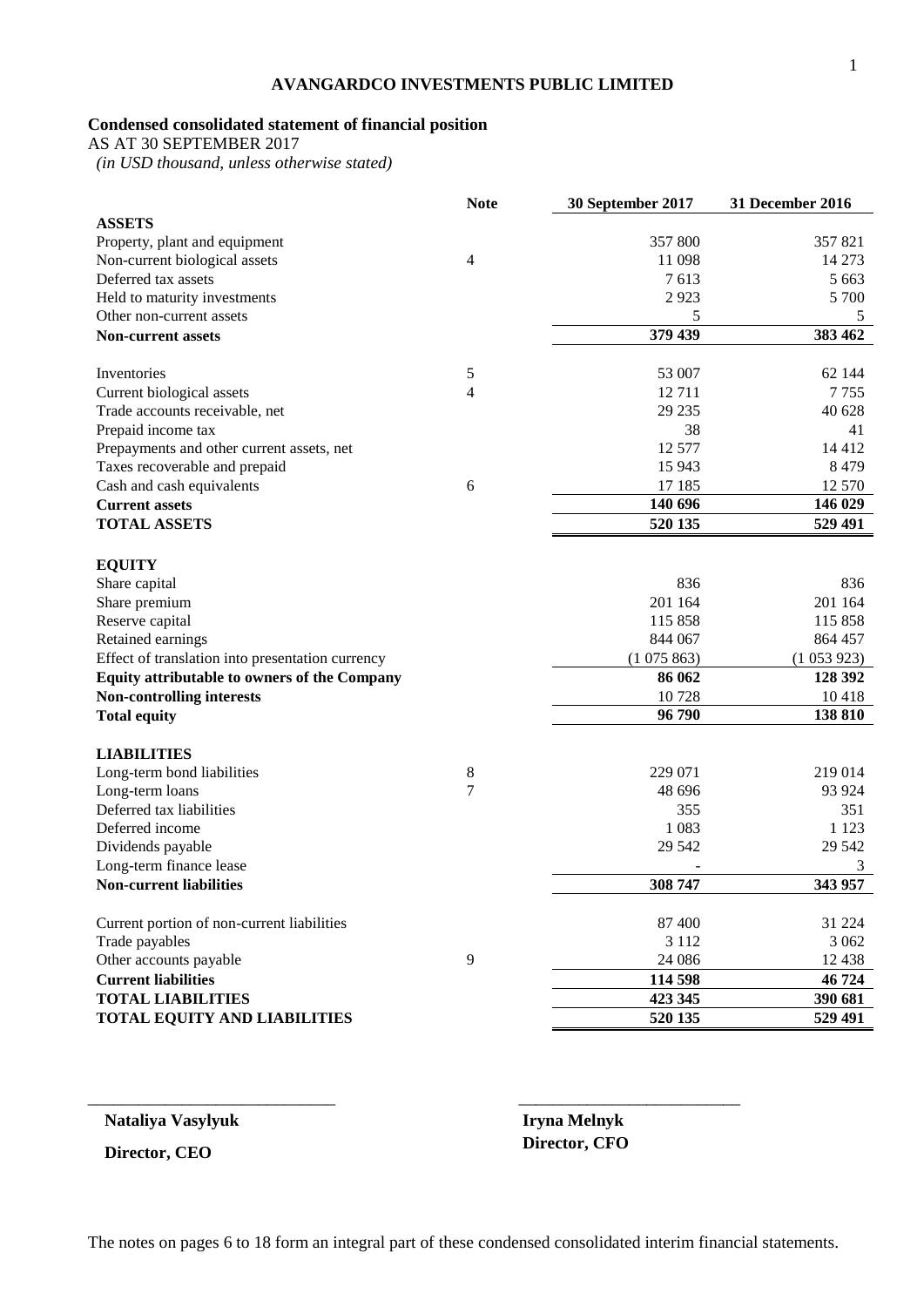## **Condensed consolidated statement of profit and loss and other comprehensive income**

FOR THE 9 MONTHS ENDED 30 SEPTEMBER 2017

 *(in USD thousand, unless otherwise stated)*

|                                                                                                                                                                                      | <b>Note</b><br>10 | 30 September 2017 | <b>30 September 2016</b> |
|--------------------------------------------------------------------------------------------------------------------------------------------------------------------------------------|-------------------|-------------------|--------------------------|
|                                                                                                                                                                                      |                   |                   |                          |
| Revenue                                                                                                                                                                              |                   | 83 991            | 111 105                  |
| Loss from revaluation of biological assets at fair value                                                                                                                             |                   | (5651)            | (3948)                   |
| Cost of sales                                                                                                                                                                        | 11                | (100446)          | (103984)                 |
| <b>GROSS (LOSS)/PROFIT</b>                                                                                                                                                           |                   | (22106)           | 3 1 7 3                  |
|                                                                                                                                                                                      |                   | (5766)            | (5995)                   |
| General administrative expenses                                                                                                                                                      |                   | (5442)            | (4738)                   |
| Distribution expenses                                                                                                                                                                |                   | 7 2 8 2           | 74                       |
| Income from government grants and incentives                                                                                                                                         |                   |                   |                          |
| Income from special VAT treatment                                                                                                                                                    |                   |                   | 4977                     |
| Other operating income/(expenses)                                                                                                                                                    |                   | 1 0 4 9           | (20078)                  |
| <b>LOSS FROM OPERATING ACTIVITIES</b>                                                                                                                                                |                   | (24983)           | (22587)                  |
| Finance income                                                                                                                                                                       |                   | 1556              | 2 1 9 7                  |
| Finance costs                                                                                                                                                                        | 13                | (24117)           | (19189)                  |
| Profit/(losses) on exchange                                                                                                                                                          |                   | 24 9 55           | (2030)                   |
| <b>NET FINANCE INCOME/(COSTS)</b>                                                                                                                                                    |                   | 2394              | (19022)                  |
| <b>LOSS BEFORE TAX</b>                                                                                                                                                               |                   | (22589)           | (41609)                  |
| Income tax credit                                                                                                                                                                    |                   | 1760              | 2 8 4 0                  |
| <b>LOSS FOR THE PERIOD</b>                                                                                                                                                           |                   | (20829)           | (38769)                  |
| OTHER COMPREHENSIVE INCOME FOR THE<br><b>PERIOD</b><br>Items that are or may be reclassified subsequently to<br>profit or loss<br>Effect from translation into presentation currency |                   | (21191)           | (37982)                  |
|                                                                                                                                                                                      |                   |                   |                          |
| <b>TOTAL COMPREHENSIVE INCOME</b>                                                                                                                                                    |                   | (42020)           | (76751)                  |
| <b>LOSS ATTRIBUTABLE TO</b>                                                                                                                                                          |                   |                   |                          |
| Owners of the Company                                                                                                                                                                |                   | (20390)           | (38581)                  |
| Non-controlling interests                                                                                                                                                            |                   | (439)             | (188)                    |
|                                                                                                                                                                                      |                   | (20829)           | (38769)                  |
|                                                                                                                                                                                      |                   |                   |                          |
| TOTAL COMPREHENSIVE INCOME<br><b>ATTRIBUTABLE TO:</b>                                                                                                                                |                   |                   |                          |
| Owners of the Company                                                                                                                                                                |                   | (42330)           | (74206)                  |
| Non-controlling interests                                                                                                                                                            |                   | 310               | (2545)                   |
|                                                                                                                                                                                      |                   | (42020)           | (76 751)                 |
|                                                                                                                                                                                      |                   |                   |                          |
| Loss per share, USD (basic and diluted)                                                                                                                                              |                   | (3)               | (6)                      |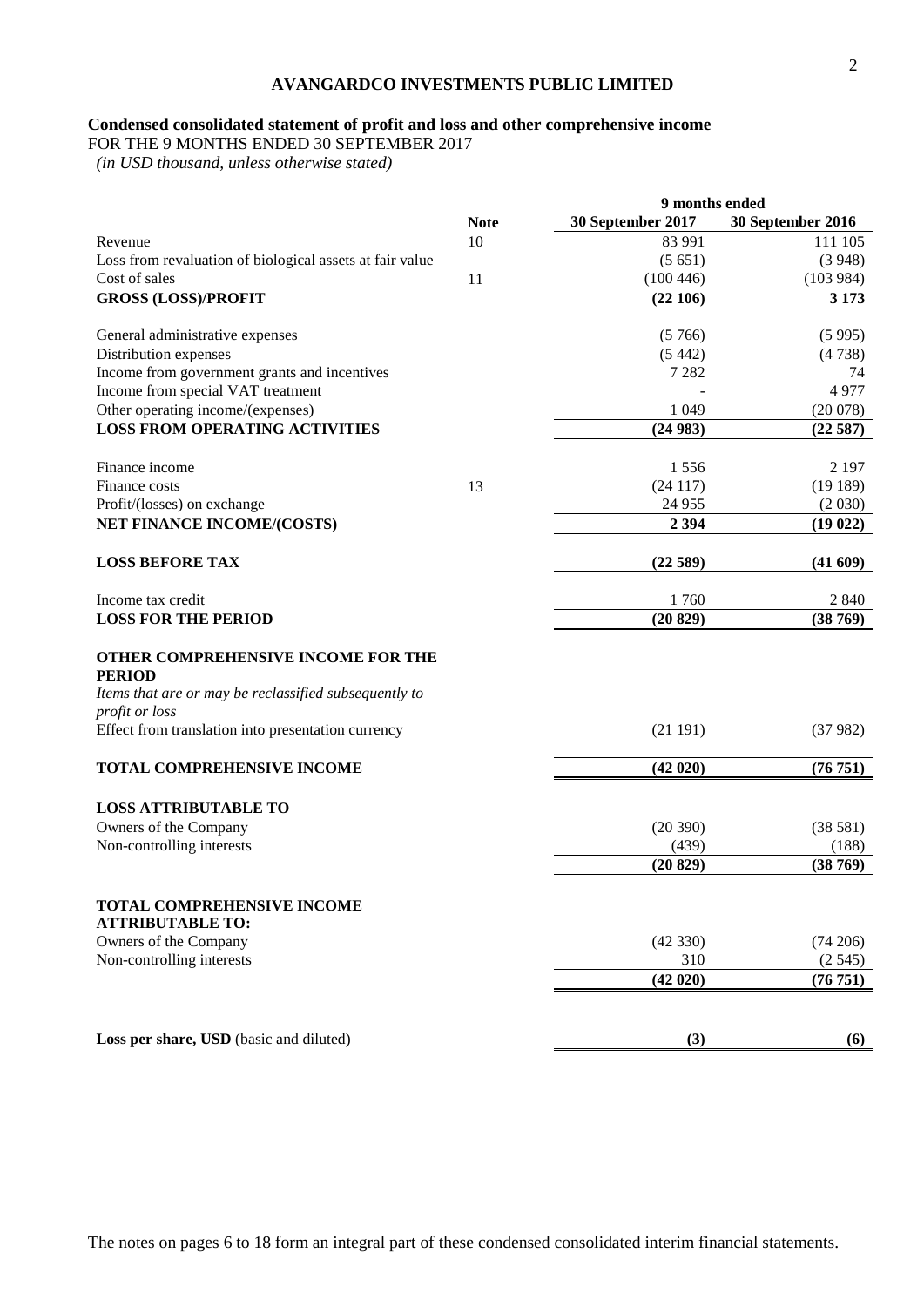#### **Condensed consolidated statement of changes in equity**

FOR THE 9 MONTHS ENDED 30 SEPTEMBER 2017

*(in USD thousand, unless otherwise stated)*

|                                                                                    | <b>Attributable to owners of the Company</b> |                                 |                  |                      |                                         |             |                              |              |
|------------------------------------------------------------------------------------|----------------------------------------------|---------------------------------|------------------|----------------------|-----------------------------------------|-------------|------------------------------|--------------|
|                                                                                    | Share<br>capital                             | Capital contribution<br>reserve | Share<br>premium | Retained<br>earnings | Foreign currency<br>translation reserve | Total       | Non-controlling<br>interests | Total equity |
| <b>Balance at 1 January 2016</b>                                                   | 836                                          | 115 858                         | 201 164          | 921 435              | (1018085)                               | 221 208     | 13847                        | 235 055      |
| Comprehensive income<br>Loss for the period<br>Effect from translation into        |                                              |                                 | $\sim$           | (38581)              | $\sim$                                  | (38581)     | (188)                        | (38769)      |
| presentation currency                                                              |                                              |                                 |                  |                      | (35625)                                 | (35625)     | (2357)                       | (37982)      |
| <b>Total comprehensive income</b>                                                  |                                              |                                 |                  | (38581)              | (35625)                                 | $(74\,206)$ | (2545)                       | (76 751)     |
| <b>Balance at 30 September 2016</b>                                                | 836                                          | 115 858                         | 201 164          | 882 854              | (1053710)                               | 147 002     | 11 302                       | 158 304      |
| <b>Balance at 1 January 2017</b>                                                   | 836                                          | 115 858                         | 201 164          | 864 457              | (1053923)                               | 128 392     | 10418                        | 138 810      |
| <b>Comprehensive income</b><br>Loss for the period<br>Effect from translation into |                                              |                                 | $\sim$           | (20390)              | $\sim$                                  | (20390)     | (439)                        | (20829)      |
| presentation currency                                                              |                                              |                                 |                  |                      | (21940)                                 | (21940)     | 749                          | (21191)      |
| Total comprehensive income                                                         |                                              |                                 |                  | (20390)              | (21940)                                 | (42330)     | 310                          | (42020)      |
| <b>Balance at 30 September 2017</b>                                                | 836                                          | 115 858                         | 201 164          | 844 067              | (1075863)                               | 86 062      | 10 728                       | 96 790       |

The notes on pages 6 to 18 form an integral part of these condensed consolidated interim financial statements.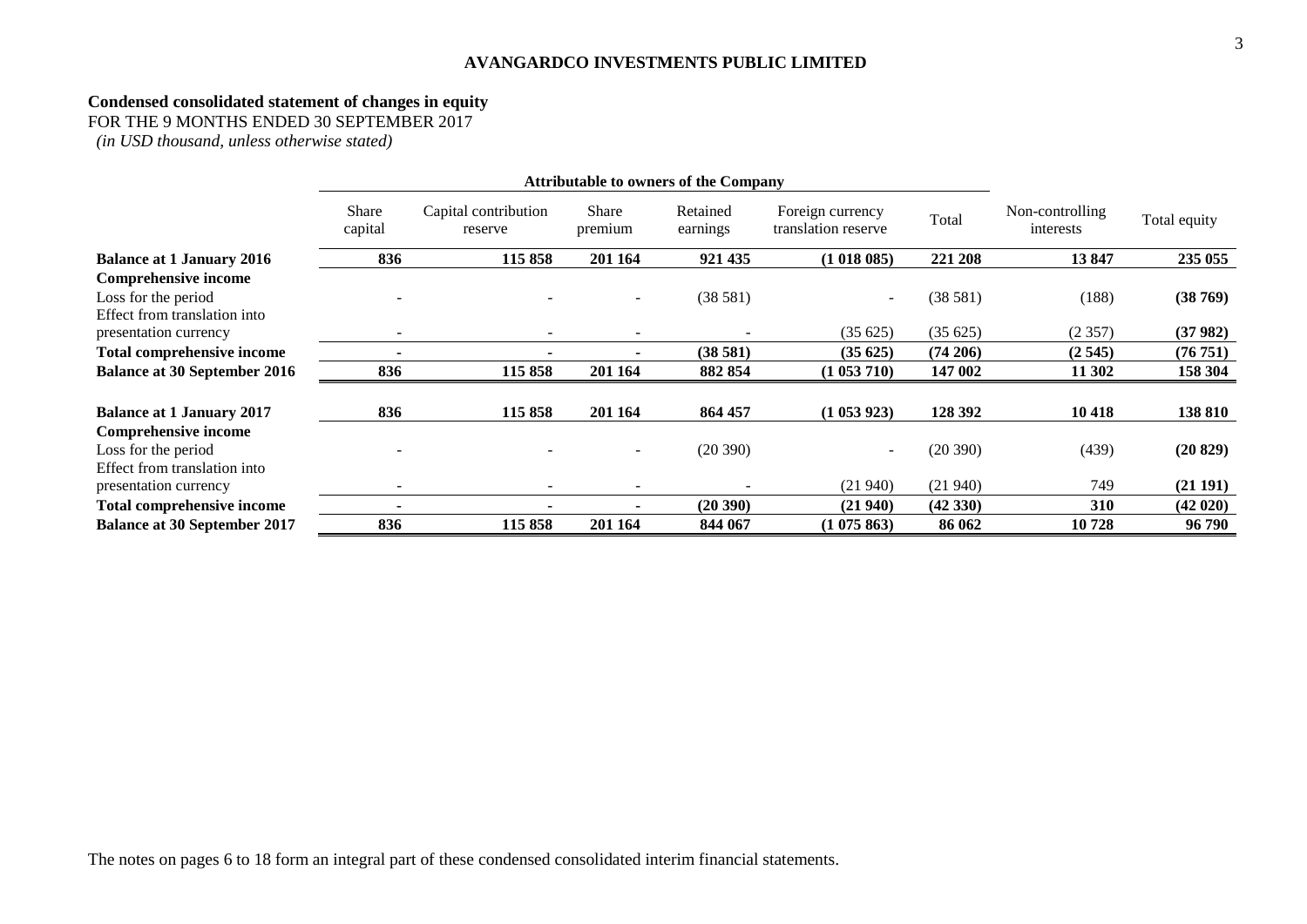## **Condensed consolidated statement of cash flows**

FOR THE 9 MONTHS ENDED 30 SEPTEMBER 2017

 *(in USD thousand, unless otherwise stated)*

|                                                             | 9 months ended           |                   |  |  |
|-------------------------------------------------------------|--------------------------|-------------------|--|--|
| <b>Note</b>                                                 | <b>30 September 2017</b> | 30 September 2016 |  |  |
| <b>CASH FLOWS FROM OPERATING ACTIVITIES</b>                 |                          |                   |  |  |
|                                                             |                          |                   |  |  |
| Loss before income tax                                      | (22589)                  | (41609)           |  |  |
| Adjustments for:                                            |                          |                   |  |  |
| Depreciation of property, plant and equipment               | 11 596                   | 11782             |  |  |
| Change in allowance for irrecoverable amounts               | 264                      | 20 540            |  |  |
| Profit/(loss) on disposal of current assets                 | (26)                     | 10                |  |  |
| Loss/(profit) on disposal of property, plant and            | 23                       |                   |  |  |
| equipment                                                   |                          | (167)             |  |  |
| Impairment of current assets                                | 1 1 7 8                  | 787               |  |  |
| Effect of fair value adjustments on biological assets       | 5 6 5 1                  | 3 9 4 8           |  |  |
| Gains realised from accounts payable written-off            | (15)                     | (53)              |  |  |
| Amortization of deferred income on government grants        | (69)                     | (74)              |  |  |
| Discount bonds amortization                                 | 1733                     | 1 0 0 2           |  |  |
| Discount on VAT government bonds amortization               | (850)                    | (1116)            |  |  |
| Interest income                                             | (706)                    | (1 081)           |  |  |
| Interest payable on loans and bonds                         | 22 3 33                  | 18 009            |  |  |
| (Profit)/losses on exchange                                 | (20999)                  | 2 0 3 0           |  |  |
| Operating (loss)/profit before working capital              | (2476)                   | 14 008            |  |  |
| changes                                                     |                          |                   |  |  |
| Decrease/(increase) in trade receivables                    | 22 590                   | (812)             |  |  |
| Decrease in prepayments and other current assets            | 6987                     | 586               |  |  |
| Decrease/increase in taxes recoverable and prepaid          | 1999                     | (3024)            |  |  |
| Increase in inventories                                     | (1792)                   | (7523)            |  |  |
| Decrease in deferred income                                 | (101)                    | (6)               |  |  |
| Increase in trade payables                                  | 73                       | 104               |  |  |
| (Increse)/decrease in biological assets                     | (9 250)                  | 5 9 3 5           |  |  |
| Decrease in finance leases                                  | (3)                      | (37)              |  |  |
| Decrease in other accounts payable                          | (12488)                  | (11 230)          |  |  |
| Cash generated from/(used in) operations                    | 5 5 3 9                  | (1999)            |  |  |
| Interest paid                                               | (2693)                   | (2542)            |  |  |
| Income tax paid                                             | (31)                     | (28)              |  |  |
| Net cash generated from/(used in) from operating activities | 2815                     | (4569)            |  |  |
|                                                             |                          |                   |  |  |
| <b>CASH FLOWS FROM INVESTING ACTIVITIES</b>                 |                          |                   |  |  |
| Payments and receipts - property, plant and equipment       | (1057)                   | (11419)           |  |  |
| D.                                                          |                          | $\sim$ $\sim$     |  |  |

| Proceeds from sale of non-current assets               | $\overline{\phantom{a}}$ | 505    |
|--------------------------------------------------------|--------------------------|--------|
| Interest received                                      | 696                      | 2 485  |
| Net cash generated from/(used in) investing activities | 639                      | (8429) |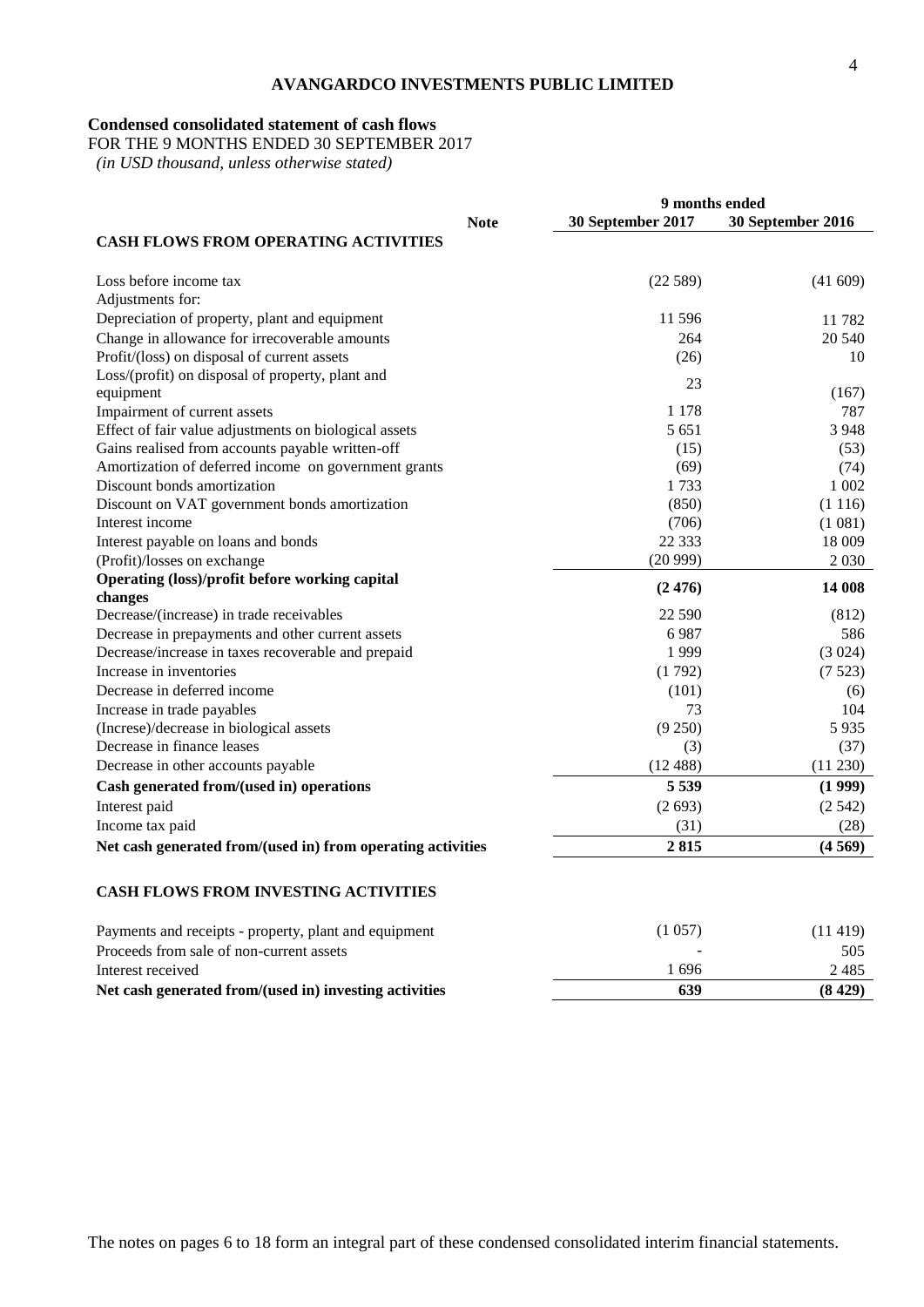## **Condensed consolidated statement of cash flows (cont.)**

FOR THE 9 MONTHS ENDED 30 SEPTEMBER 2017

 *(in USD thousand, unless otherwise stated)*

|                                                       |             | 9 months ended               |                   |
|-------------------------------------------------------|-------------|------------------------------|-------------------|
|                                                       | <b>Note</b> | 30 September 2017            | 30 September 2016 |
| <b>CASH FLOWS FROM FINANCING ACTIVITIES</b>           |             |                              |                   |
| New loans received                                    |             |                              | 50 436            |
| Repayment of loans                                    |             | $\qquad \qquad \blacksquare$ | (51932)           |
| Interest paid for bonds issued                        |             |                              | (2575)            |
| Net cash used in financing activities                 |             |                              | (4071)            |
| Net inccrease/(decrease) in cash and cash equivalents |             | 3454                         | (17069)           |
| Cash and cash equivalents at 1 January                |             | 12 570                       | 31 307            |
| Effect from translation into presentation currency    |             | 1 1 6 1                      | 68                |
| Cash and cash equivalents at 30 September             | 6           | 17 185                       | 14 306            |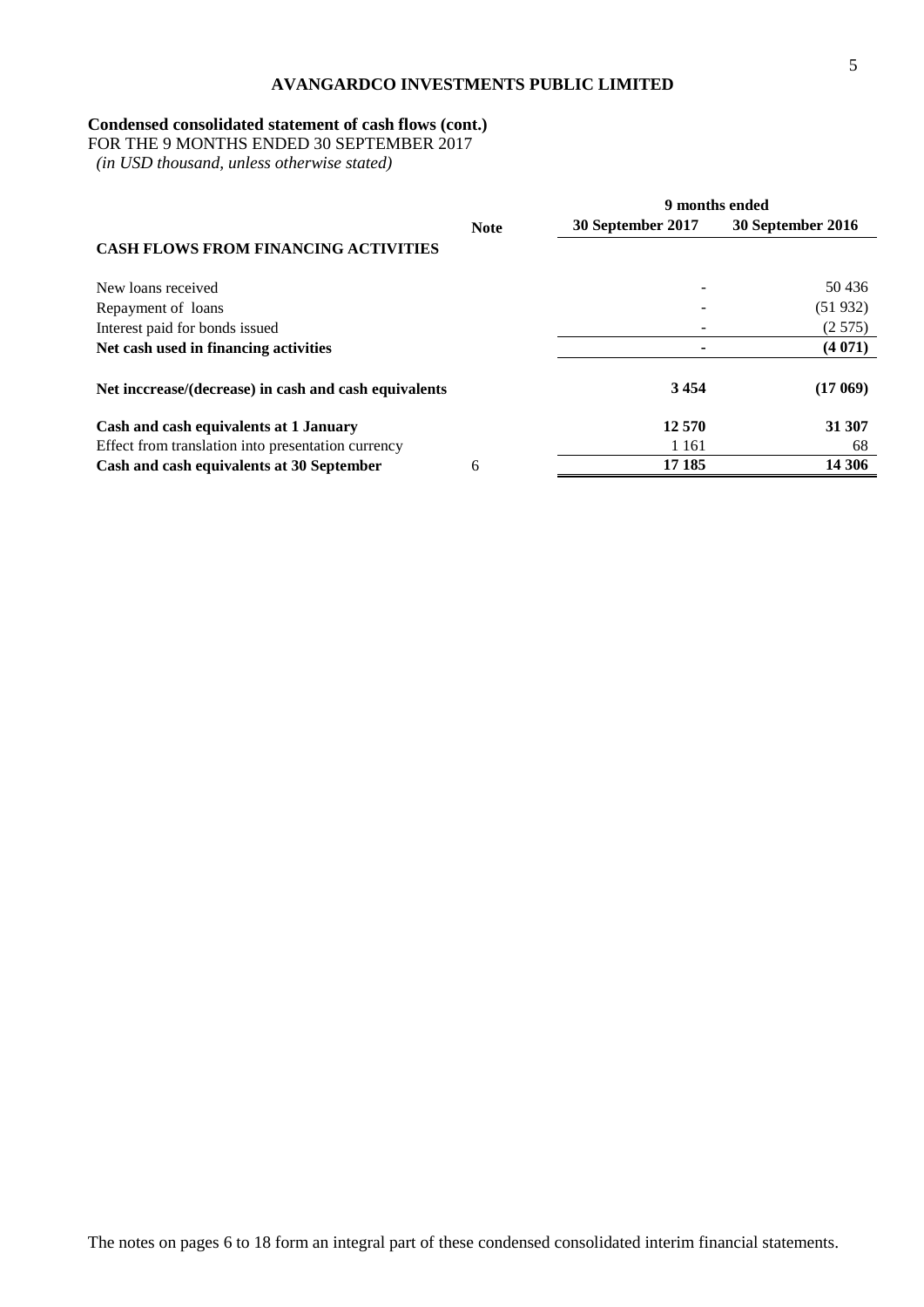## **Notes to the condensed consolidated interim financial statements FOR THE 9 MONTHS ENDED 30 SEPTEMBER 2017**

*(in USD thousand, unless otherwise stated)*

## **1. General information**

AvangardCo Investments Public Limited (the "Company") was incorporated as a limited liability company on 23 October 2007 in accordance with the provisions of the Cyprus Companies Law, Cap. 113, under the name of Ultrainvest Limited. On 8 July 2009, the Registrar of Companies in Cyprus issued a certificate to the effect that the Company was re-registered as a public limited company and changed its name to AvangardCo Investments Public Limited. The Company was listed at London Stock Exchange Main Market on 6 May 2010.

The Company's registered office is at 3 Anexartisias & Kyriakou Matsi, 3040 Limassol, Cyprus.

These condensed consolidated interim financial statements of the Company as at and for the 9 months ended 30 September 2017 comprise the Company and its subsidiaries (together with the Company referred to as the "Group").

In 2009 the principal owner of AvangardCo Investments Public Limited reorganised the Group, as a result of which AvangardCo Investments Public Limited became the holding company of an agricultural group of agricultural enterprises, which in the past were under the common ownership and control of this owner. The restructuring was carried out by the transfer of direct interest in the Group's companies. The restructuring was undertaken to achieve legal consolidation of control over agricultural companies of the Group. The reorganisation did not affect the principal activities of the Group.

The history of "Avangard" began with the acquisition by the principal owner of the first poultry farm "Avangard" located in the Ivano-Frankivsk region of Ukraine. Subsequently, to supply the poultry farm with growing birds, the subsidiary "Avangard-Agro" was established. In 2004 a concept of development of this business line was designed, as a result of which in 2005-2009 other major enterprises of agrarian industry in Ukraine joined the Group.

The Group's activities cover all the links of the value chain: from production of combined feed, maintenance and breeding of chickens to production and sale of eggs and egg products. As at 30 September 2017 the production facilities of the Group include 32 poultry facilities (consisting of 19 egg laying farms, 10 farms for growing young laying hens and 3 breeder farms), 6 fodder mills, 3 long-term egg storage facilities and 1 plant for manufacture of egg products. This vertically-integrated structure of the Group allows processing of approximately 83% of its own fodder. The Group's activities cover almost all the territory of Ukraine. Due to the operating environment in Ukraine, the companies of the Group which have been affected and are not operational are described in note 28 to the condensed consolidated interim financial statements.

In order to build a vertically-integrated group, reduce business risk and gain additional profit due to synergies, the Group acquired a hen breeding concern. This ensures breeding of the required number of high quality daily chickens and their timely delivery to factories.

The construction of new full cycle egg production facilities, fully automated, in compliance with European standards of quality is an integral part of the Group's growth strategy.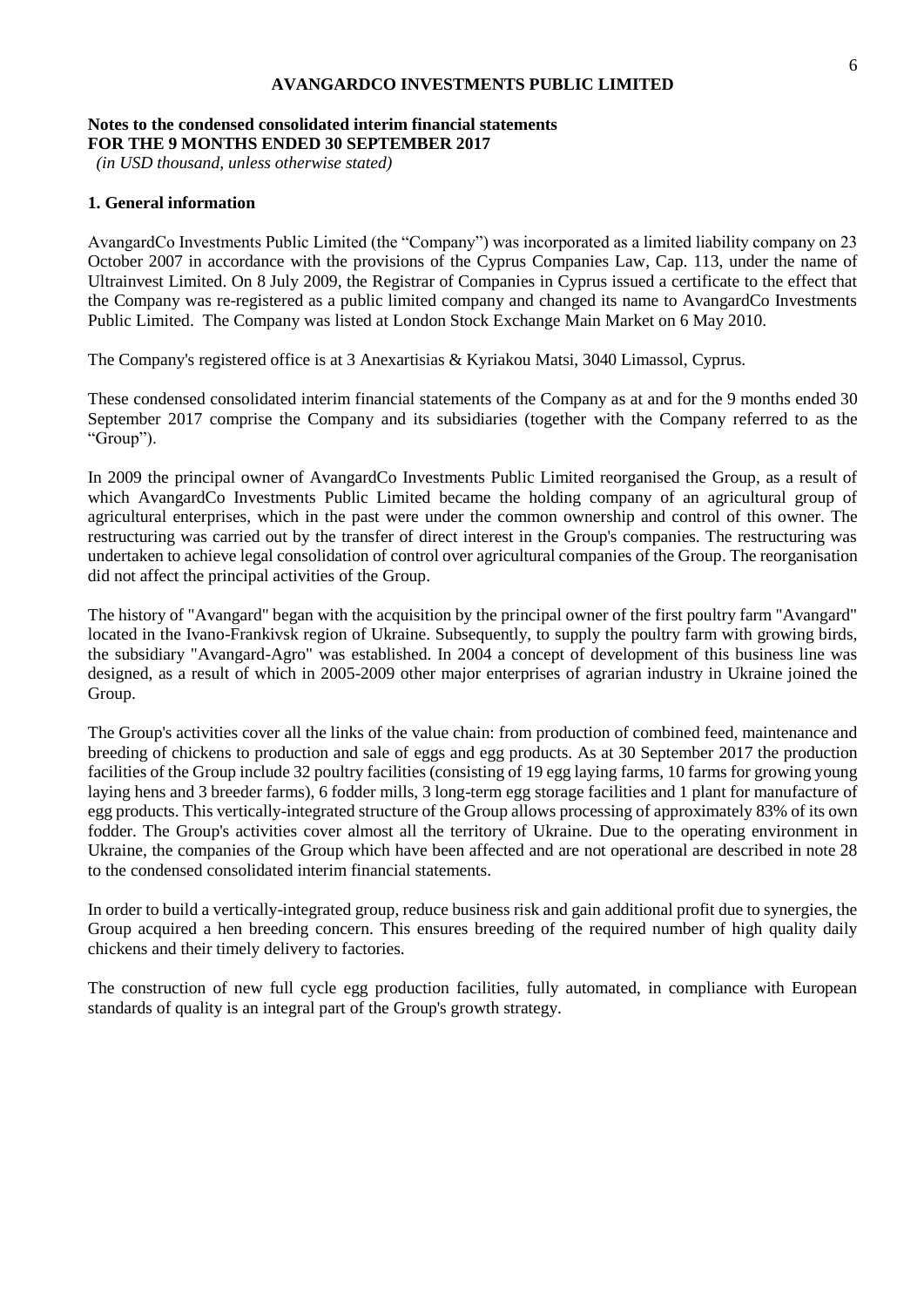## **Notes to the condensed consolidated interim financial statements FOR THE 9 MONTHS ENDED 30 SEPTEMBER 2017**

*(in USD thousand, unless otherwise stated)*

## **1. General information (cont.)**

The Group's subsidiaries all of which are incorporated in Ukraine, their principal activities and the effective ownership interests are as follows:

| Company name                                                                             | <b>Principal Activity</b>                           | <b>Country of</b><br>registration | Ownership<br>interest $(\%$ ) 30<br>September 2017 | Ownership<br>interest $(\%$ ) 31<br>December 2016 |
|------------------------------------------------------------------------------------------|-----------------------------------------------------|-----------------------------------|----------------------------------------------------|---------------------------------------------------|
| PJSC Agroholding Avangard (PJSC Ptakhohospodarstvo<br>Chervonyi Prapor)                  | Keeping of technical                                | Ukraine                           | 98,00%                                             | 98,00%                                            |
| LLC Yuzhnaya - Holding                                                                   | laying hen,                                         | Ukraine                           | 100,00%                                            | 100,00%                                           |
| PPB LLC Ptytsecompleks                                                                   | production and<br>selling of eggs                   | Ukraine                           | 100,00%                                            | 100,00%                                           |
| <b>PSPC</b> Interbusiness                                                                |                                                     | Ukraine                           | 100,00%                                            | 100,00%                                           |
| SC Avangard-Agro of PJSC Agroholding Avangard                                            |                                                     | Ukraine                           | 98,00%                                             | 98,00%                                            |
| SC Ptakhohospodarstvo Donetske of PSPC Interbusiness                                     |                                                     | Ukraine                           | 100,00%                                            | 100,00%                                           |
| LLC Slovyany                                                                             |                                                     | Ukraine                           | 90,00%                                             | 90,00%                                            |
| SC Ptakhohospodarstvo Lozuvatske of Avangardco Investments<br>Public Limited             | Incubation                                          | Ukraine                           | 100,00%                                            | 100,00%                                           |
| SC Zorya of PJSC Agroholding Avangard                                                    | (production and sale<br>of day-old chick),          | Ukraine                           | 98,00%                                             | 98,00%                                            |
| SC Ptakhofabryka Chervonyi Prapor Poultry, of PJSC<br>Ptakhohospodarstvo ChervoniyPrapor | farming of young<br>poultry for sale                | Ukraine                           | 98,00%                                             | 98,00%                                            |
| SC Ptakhohospodarstvo Yuzhnaya Holding of LLC Yuzhnaya<br>Holding                        |                                                     | Ukraine                           | 100,00%                                            | 100,00%                                           |
| SC Ptakhogopodarstvo Volnovaske of PSPC Interbusiness                                    |                                                     | Ukraine                           | 100,00%                                            | 100,00%                                           |
| SC Ptakhohospodarstvo Chornobaivske of PJSC Agroholding<br>Avangard                      |                                                     | Ukraine                           | 98,00%                                             | 98,00%                                            |
| LLC Rohatyn-Korm                                                                         |                                                     | Ukraine                           | 100,00%                                            | 100,00%                                           |
| PJSC Trade Avangard Agro (PJSC Vuhlehirskyi                                              |                                                     |                                   |                                                    |                                                   |
| Eksperementalnyi Kombikormovyi Zavod)                                                    | Production and                                      | Ukraine                           | 100,00%                                            | 100,00%                                           |
| PJSC Volnovaskyi Kombinat Khliboproduktiv                                                | selling of animal feed                              | Ukraine                           | 99,00%                                             | 99,00%                                            |
| LLC Kamyanets-Podilsky Kombikormoviy Zavod                                               |                                                     | Ukraine                           | 98,00%                                             | 98,00%                                            |
| LLC Pershe Travnya Kombikormoviy Zavod                                                   | Processing of eggs                                  | Ukraine                           | 98,00%                                             | 98,00%                                            |
| LLC Imperovo Foods                                                                       | and selling of egg<br>products                      | Ukraine                           | 96,00%                                             | 96,00%                                            |
| LLC Agramyi Holding Avangard                                                             | Rendering services<br>under guarantee<br>agreements | Ukraine                           | 100,00%                                            | 100,00%                                           |
| LLC TorgivenIniy Dim Avangard (LLC Imperovo LTD)                                         | Rental services                                     | Ukraine                           | 99,00%                                             | 99,00%                                            |
| LLC "GENERAL KONSTRAKSHYN"                                                               |                                                     | Ukraine                           | 98,00%                                             | 98,00%                                            |
| LLC "LOHISTYK AGROTRADE"                                                                 |                                                     | Ukraine                           | 100,00%                                            | 100,00%                                           |
| LLC "REMTREYDSTANDART"                                                                   |                                                     | Ukraine                           | 98,00%                                             | 98,00%                                            |
| LLC "COMPANY NEW REGION"                                                                 |                                                     | Ukraine                           | 98,00%                                             | 98,00%                                            |
| LLS "PRIME LEADER"                                                                       |                                                     | Ukraine                           | 98,00%                                             | 98,00%                                            |
| LLC "CITY REGION"                                                                        |                                                     | Ukraine                           | 98,00%                                             | 98,00%                                            |
| LLC "FORVARDTRANS"                                                                       | Assets holding<br>companies                         | Ukraine                           | 98,00%                                             | 98,00%                                            |
| LLC "UNITED LOHISTYK"                                                                    |                                                     | Ukraine                           | 98,00%                                             | 98,00%                                            |
| LLC "AGROTRADE BUSINESS"                                                                 |                                                     | Ukraine                           | 98,00%                                             | 98,00%                                            |
| LLC "KOMERTSBUDPLAST"                                                                    |                                                     | Ukraine                           | 98,00%                                             | 98,00%                                            |
| LLC "AGROMASH-ZAHID"                                                                     |                                                     | Ukraine                           | 98,00%                                             | 98,00%                                            |
| LLC "STC-INVESTMENTS"                                                                    |                                                     | Ukraine                           | 98,00%                                             | 98,00%                                            |
| LLC "TRANSMAGISTRAL"                                                                     |                                                     | Ukraine                           | 93,00%                                             | 92,00%                                            |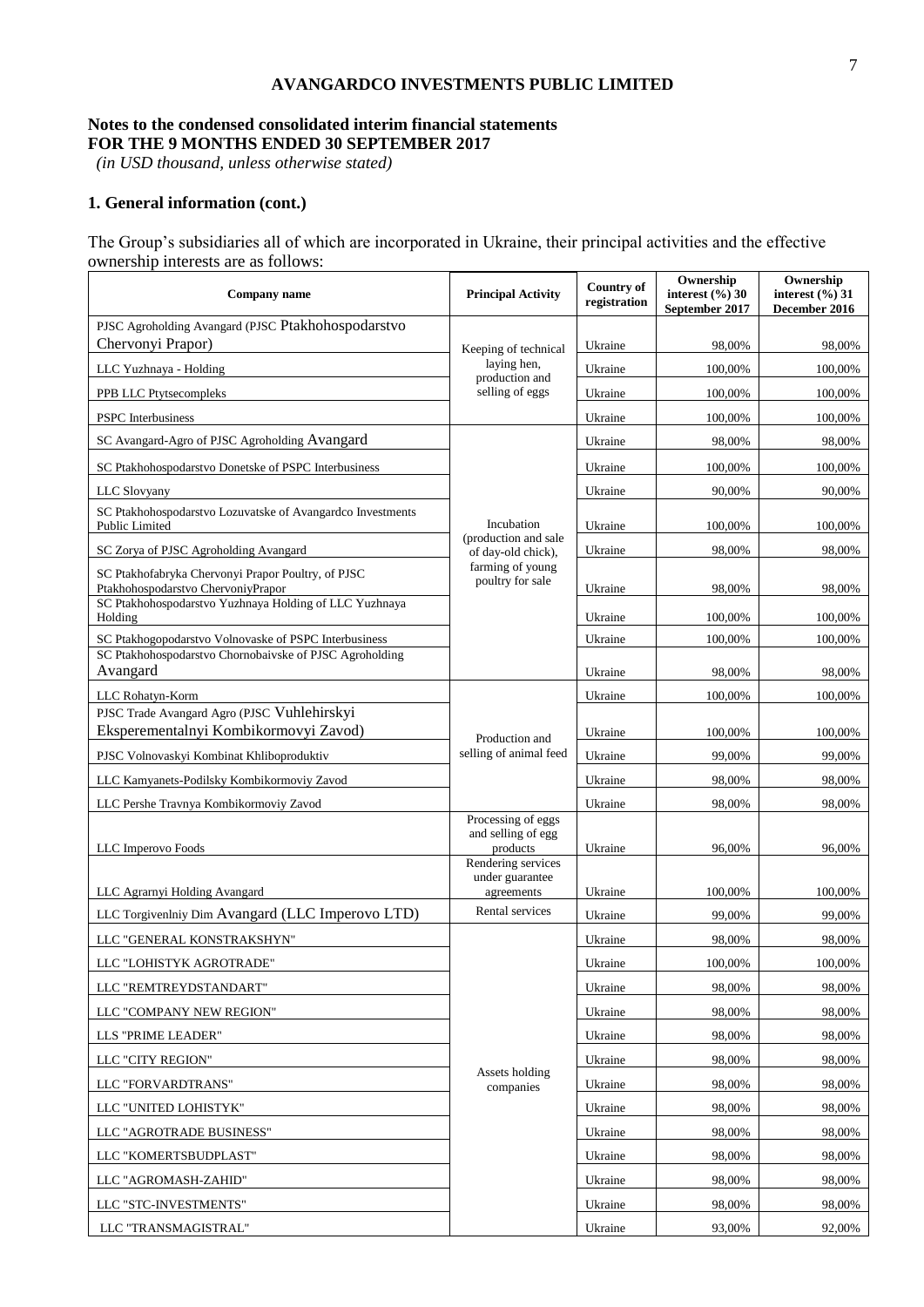#### **Notes to the condensed consolidated interim financial statements FOR THE 9 MONTHS ENDED 30 SEPTEMBER 2017**

*(in USD thousand, unless otherwise stated)*

#### **1. General information (cont.)**

The parent company of the Group is AvangardCo Investments Public Limited, registered in Cyprus, with an issued share capital of 6 387 185 ordinary shares as at 30 September 2017 with nominal value of  $\epsilon$  0,10 per share.

The shares were distributed as follows:

|                        | 30 September 2017       |                               | 31 December 2016    |                               |  |
|------------------------|-------------------------|-------------------------------|---------------------|-------------------------------|--|
| Owner                  | <b>Number of shares</b> | Ownership<br>interest $(\% )$ | Number of<br>shares | Ownership<br>interest $(\% )$ |  |
| <b>Omtron Limited</b>  | 1848575                 | 28,9%                         | 1848575             | 28,9%                         |  |
| <b>Tanchem Limited</b> | 926 280                 | 14,5%                         | 926 280             | 14,5%                         |  |
| Mobco Limited          |                         |                               |                     |                               |  |
| BNY (Nominees) Limited | 1 437 500               | 22,5%                         | 1 437 500           | 22,5%                         |  |
| UkrLandFarming Plc     | 2 174 825               | 34,1%                         | 2 174 825           | 34,1%                         |  |
| Other                  | 4                       |                               | 4                   |                               |  |
|                        | 6 3 8 7 1 8 5           | 100.0%                        | 6 3 8 7 1 8 5       | 100.0%                        |  |

As at 30 September 2017 and 31 December 2016 the interests in Omtron Limited and Tanchem Limited beneficially owned by UkrLandFarming Plc were as follows:

|                       | Ownership interest $(\% )$<br>as at 30 September 2017 | Ownership interest $(\% )$<br>as at 31 December 2016 |
|-----------------------|-------------------------------------------------------|------------------------------------------------------|
|                       |                                                       |                                                      |
| <b>Omtron Limited</b> | 100%                                                  | 100\%                                                |
| Tanchem Limited       | 100%                                                  | 100%                                                 |

As at 30 September 2017 and 31 December 2016 the direct interests in Mobco Limited and UkrLandFarming Plc beneficially owned by Oleg Bakhmatyuk ("the beneficial owner" hereinafter) were as follows:

|                    | Ownership interest $(\% )$<br>as at 30 September 2017 | Ownership interest $(\% )$<br>as at 31 December 2016 |  |  |
|--------------------|-------------------------------------------------------|------------------------------------------------------|--|--|
| Mobco Limited      | 100%                                                  | 100%                                                 |  |  |
| UkrLandFarming Plc | 95%                                                   | 95%                                                  |  |  |

#### **2. Basis of preparation**

#### **2.1 Statement of compliance**

These interim financial statements as at and for the 9 months ended 30 September 2017 have been prepared in accordance with International Accounting Standard IAS 34 "Interim Financial Reporting", and should be read in conjuction with the Group's last annual consolidated financial statements as at and for the year ended 31 December 2016 ("last annual financial statements"). They do not include all the information required for a complete set of IFRS financial statements. However, selected explanatory notes are included to explain events and transactions that are significant to an understanding of the changes in the Group's financial position and performance since the last annual financial statements.

#### **2.2 Basis of measurement**

These interim financial statements have been prepared on the historical cost basis, except for the biological assets which are measured at fair value and bonds, loans and investments held to maturity which are measured at amortised cost.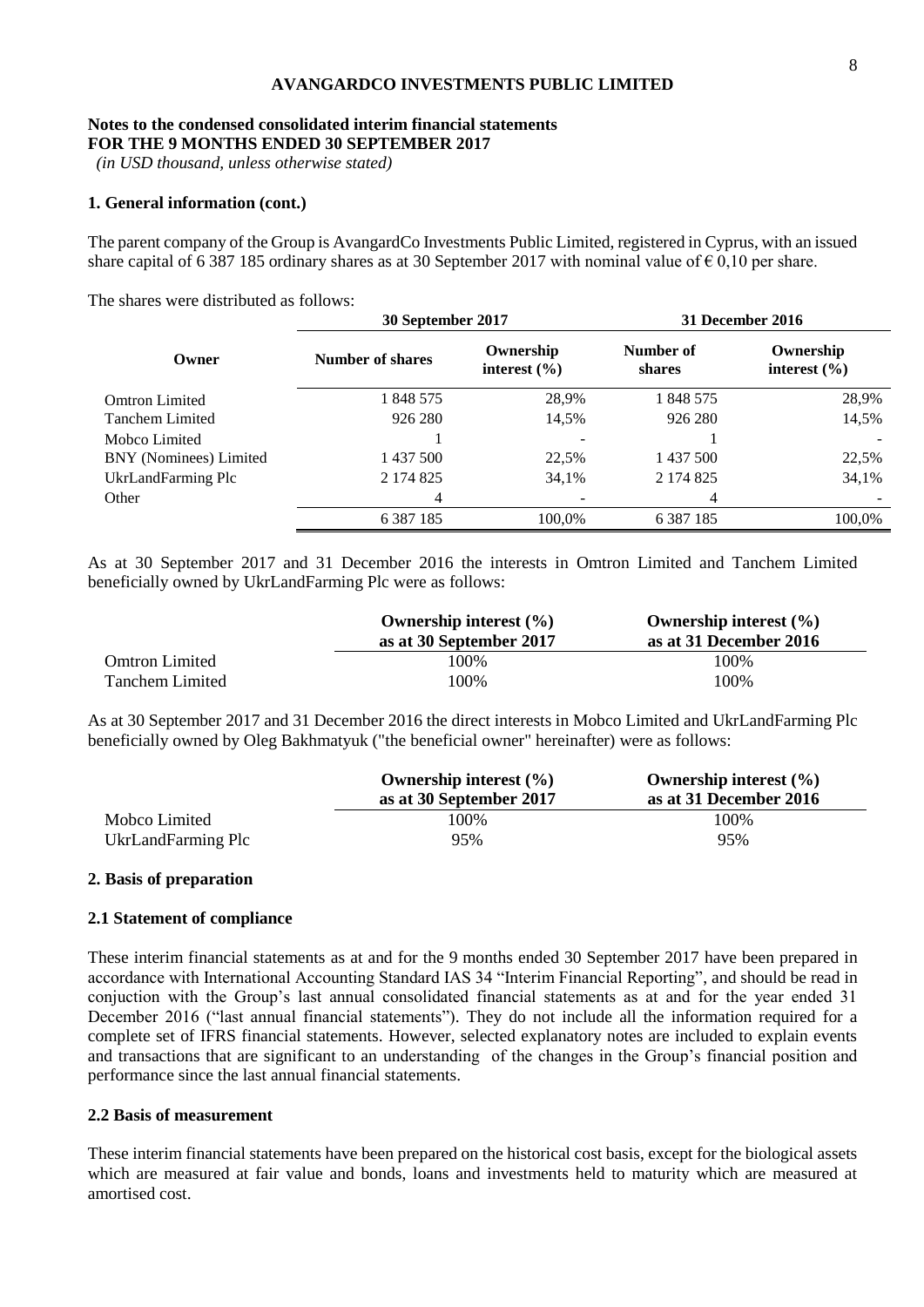#### **Notes to the condensed consolidated interim financial statements FOR THE 9 MONTHS ENDED 30 SEPTEMBER 2017**

*(in USD thousand, unless otherwise stated)*

### **2. Basis of preparation (cont.)**

#### **2.3 Functional and presentation currency**

The functional currency of all companies of the Group is the Ukrainian Hryvnia ("UAH") except in the case of the Cyprus parent company, AvangardCo Investments Public Limited, whose functional currency changed from UAH to Euro ("EUR") as from 1 January 2014. Transactions in currencies other than the functional currency of the Group's companies are treated as transactions in foreign currencies. The Group's management decided to use US dollar ("USD") as the presentation currency for financial and management reporting purposes. Exchange differences arising are classified as equity and transferred to the translation reserve.

#### **2.4 Going concern basis**

These interim financial statements have been prepared under the going concern basis, which assumes the realisation of assets and settlement of liabilities in the course of ordinary economic activity. Renewals of the Group's assets, and the future activities of the Group, are significantly influenced by the current and future economic environment in Ukraine. The Board of Directors and Management are closely monitoring the events in the current operating environment of the Group and concider that the Group is able to continue its operations as a going concern and that it will be able to meet its obligation as they fall due.

### **3. Significant accounting policies**

The accounting policies applied in these interim financial statements are the same as those applied in the last annual financial statements.

## **3.1 Foreign currency translation**

#### *(а) Transactions and balances*

Transactions in foreign currencies are initially recorded by the Group entities at their respective functional currency rates prevailing at the date of the transaction.

Monetary assets and liabilities are translated into the functional currency of each company included into the Group, at the rates ruling at the reporting period. Foreign exchange gains and losses, arising from transactions in foreign currency, and also from translation of monetary assets and liabilities into the functional currency of each company included into the Group at the rate ruling at the end of the year, are recognised to profit or loss.

The exchange rates used for the preparation of these consolidated financial statements, are presented as follows:

| <b>Currency</b>   | 30<br><b>September</b><br>2017 | Weighted<br>average for the 9<br>months ended 30<br>September 2017 | 31<br><b>December</b><br>2016 | Weighted<br>average for the 9<br>months ended 30<br>September 2016 | 30<br><b>September</b><br>2016 |
|-------------------|--------------------------------|--------------------------------------------------------------------|-------------------------------|--------------------------------------------------------------------|--------------------------------|
| US dollar to      |                                |                                                                    |                               |                                                                    |                                |
| Ukrainian Hryvnia | 26,5211                        | 26,4711                                                            | 27,1909                       | 25, 4303                                                           | 25,9119                        |
| Euro              | 0,8490                         | 0,8997                                                             | 0,9567                        | 0,8957                                                             | 0,8912                         |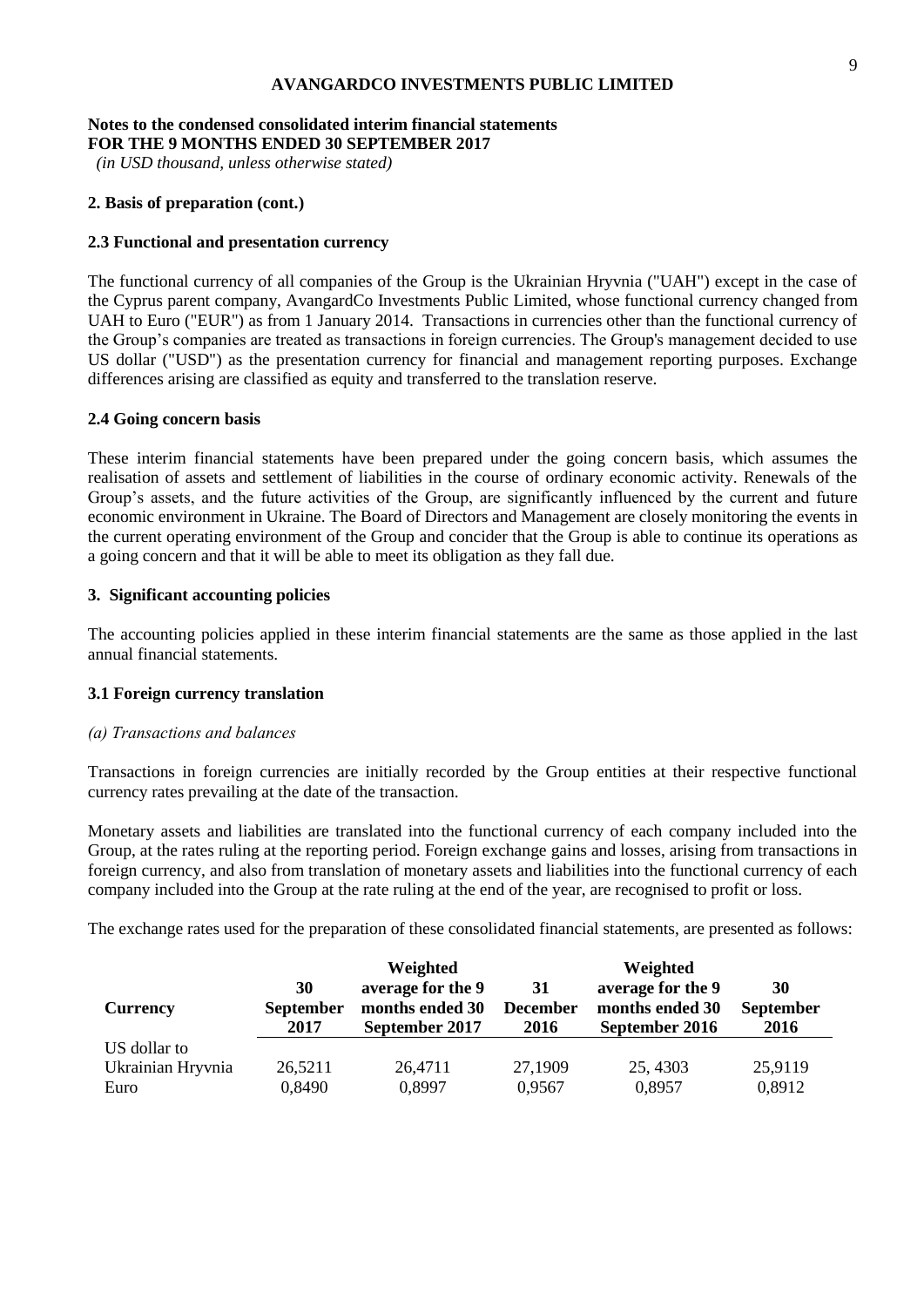#### **Notes to the condensed consolidated interim financial statements FOR THE 9 MONTHS ENDED 30 SEPTEMBER 2017**

*(in USD thousand, unless otherwise stated)*

## **4. Biological assets**

|                                  | 30 September 2017 | 31 December 2016 |
|----------------------------------|-------------------|------------------|
| Non-current biological assets    |                   |                  |
| Replacement poultry              | 11 098            | 14 273           |
|                                  | 11 098            | 14 273           |
| <b>Current biological assets</b> |                   |                  |
| Commercial poultry               | 12 7 11           | 7 7 5 5          |
|                                  | 12711             | 7 7 5 5          |
| <b>Total</b>                     | 23 809            | 22 0 28          |

## **5. Inventories**

Inventories as at 30 September 2017 and 31 December 2016 were as follows:

|                               | 30 September 2017 | 31 December 2016 |
|-------------------------------|-------------------|------------------|
| Raw and basic materials       | 12 020            | 20 10 3          |
| Work-in-progress              | 244               | 281              |
| Agricultural produce          | 1 5 0 1           | 1685             |
| Finished goods                | 29 842            | 22 4 7 5         |
| Package and packing materials | 5 3 4 6           | 5 5 4 6          |
| Goods for resale              | 1 3 3 3           | 10 070           |
| Other inventories             | 2 7 2 1           | 1984             |
|                               | 53 007            | 62 144           |

## **6. Cash and cash equivalents**

Cash and cash equivalents as at 30 September 2017 and 31 December 2016 were as follows:

|                                                                                            | 30 September 2017 | 31 December 2016 |
|--------------------------------------------------------------------------------------------|-------------------|------------------|
| Cash in banks                                                                              | 17 184            | 12.570           |
| Cash in hand                                                                               |                   |                  |
| Cash and cash equivalents represented in condensed<br>consolidated statement of cash flows | 17 185            | 12.570           |

## **7. Long-term loans**

Long-term loans as at 30 September 2017 and 31 December 2016 were as follows:

|                                                           | 30 September 2017 | 31 December 2016 |
|-----------------------------------------------------------|-------------------|------------------|
| Long-term bank loans in national currency                 | 49 188            | 47 976           |
| Long-term bank loans in foreign currency                  | 86483             | 76 756           |
| <b>Total loans</b>                                        | 135 671           | 124 732          |
| Commodity credit                                          | 334               | 327              |
|                                                           | 136 005           | 125 059          |
| Current portion of non-current liabilities for bank loans |                   |                  |
| in national currency                                      | (826)             | (806)            |
| Current portion of non-current liabilities for bank loans |                   |                  |
| in foreign currency                                       | (86483)           | (30 329)         |
|                                                           | 48 696            | 93 924           |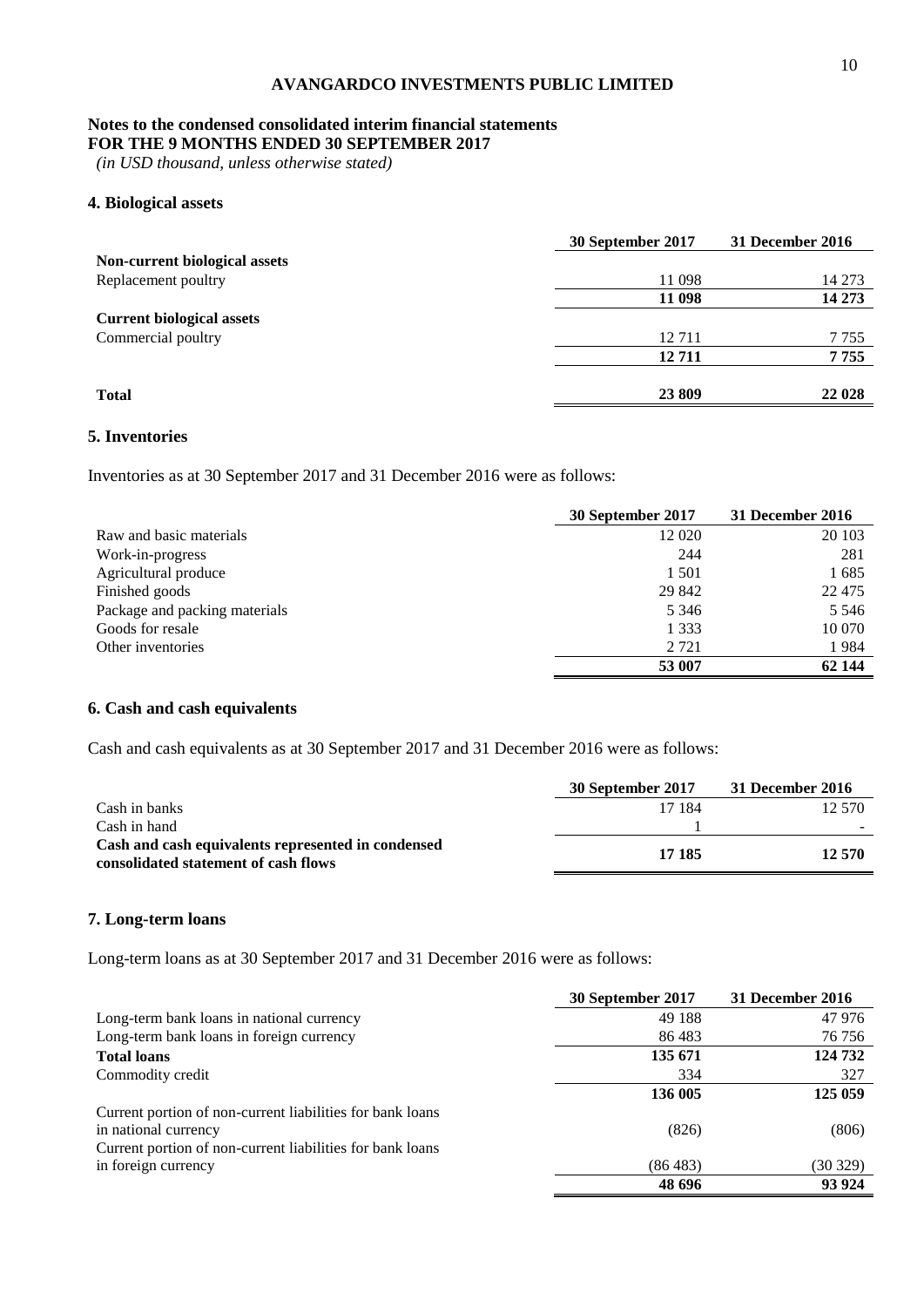## **Notes to the condensed consolidated interim financial statements FOR THE 9 MONTHS ENDED 30 SEPTEMBER 2017**

*(in USD thousand, unless otherwise stated)*

## **8. Bond liabilities**

On 29 October 2010, the Company issued 2 000 five year non-convertible bonds with par value equal to USD 100 000 each. The Notes have been admitted to the official list of the UK listing Authority and to trading on London Stock Exchange plc's regulated market with effect from 1 November 2010. The USD 200 000 000 10% Notes, bear interest from 29 October 2010 at a rate of 10% per annum payable semi annually in arrears on 29 April and 29 October in each year, commencing on 29 April 2011. The maturity date is 29 October 2015 and the placement price was 98,093% of the principal amount of the Notes.

Considering different options regarding the maturity of the bonds, the Company has successfully completed a restructuring of its USD 200m 10% Notes due in 29 October 2015 via a Scheme of Arrangement ( the "Scheme"). The Scheme was approved by a majority in number representing more than 75% in value of creditors present and voting either in person or by proxy at the Scheme Meeting held on 22 October 2015. Following this, by an order dated 26 October 2015, the High Court of Justice of England and Wales sanctioned the Scheme.

As a result of the Scheme the following key amendments were made to the terms and conditions of the Notes:

- *Maturity:* Amended to 29 October 2018, 100% of principal to be redeemed at this date.
- *Coupon:* The 5% coupon will be payable on 29 October 2015 (representing the semi-annual payment of the existing 10% coupon), with 2% to be paid in cash as a regular coupon payment and 3% to be paid as payment in kind ("PIK"). The 10% coupon will be payable semi-annually in arrears on 29 April and 29 October of each year, commencing 29 April 2016, but subject to the following PIK and cash payment provisions:

| Interest payment date | PIK Interest % | Cash Interest % |
|-----------------------|----------------|-----------------|
| 29.04.16              | 75             | 25              |
| 29.10.16              | 75             | 25              |
| 29.04.17              | 50             | 50              |
| 29.10.17              | 50             | 50              |
| 29.04.18              | 25             | 75              |
| 29.10.18              |                | 100             |

The Company appointed UBS Limited as sole solicitation agent, Latham & Watkins as legal counsel, and DFKing as information and tabulation agent amongst other consultants to assist it in the implementation of the Scheme.

Surety providers of the bonds following the Scheme were as follows: (1) LLC Torgivelniy Budynok Bohodukhivska Ptahofabryka, (2) PJSC Agroholding Avangard (PJSC Ptakhohospodarstvo Chervonyi Prapor), (3) LLC Imperovo Foods, (4) PSPC Interbusiness, (5) LLC Slovyany.

In March 2017 the Management of the Company has decided to commence the restructuring process of its Bonds and is currently engaged in negotiations with bondholders. The primary reasons which trigged this process are outlined below:

▪ weak micro-economic and macro-economic conditions in Ukraine, the Group's primary jurisdiction of operation and principal market, which adversely impacted demand and prices for the Group's products;

▪ the annexation of Crimea and the ongoing military conflict in the Donetsk and Lugansk regions of Ukraine;

▪ challenging conditions for exports as a result of continuing military/political disruption in certain of the Group's key export markets in the Middle East; and

▪ its inability to refinance existing indebtedness as a result of the continued weakness of the Ukrainian banking system and the unavailability of international capital markets to Ukrainian borrowers.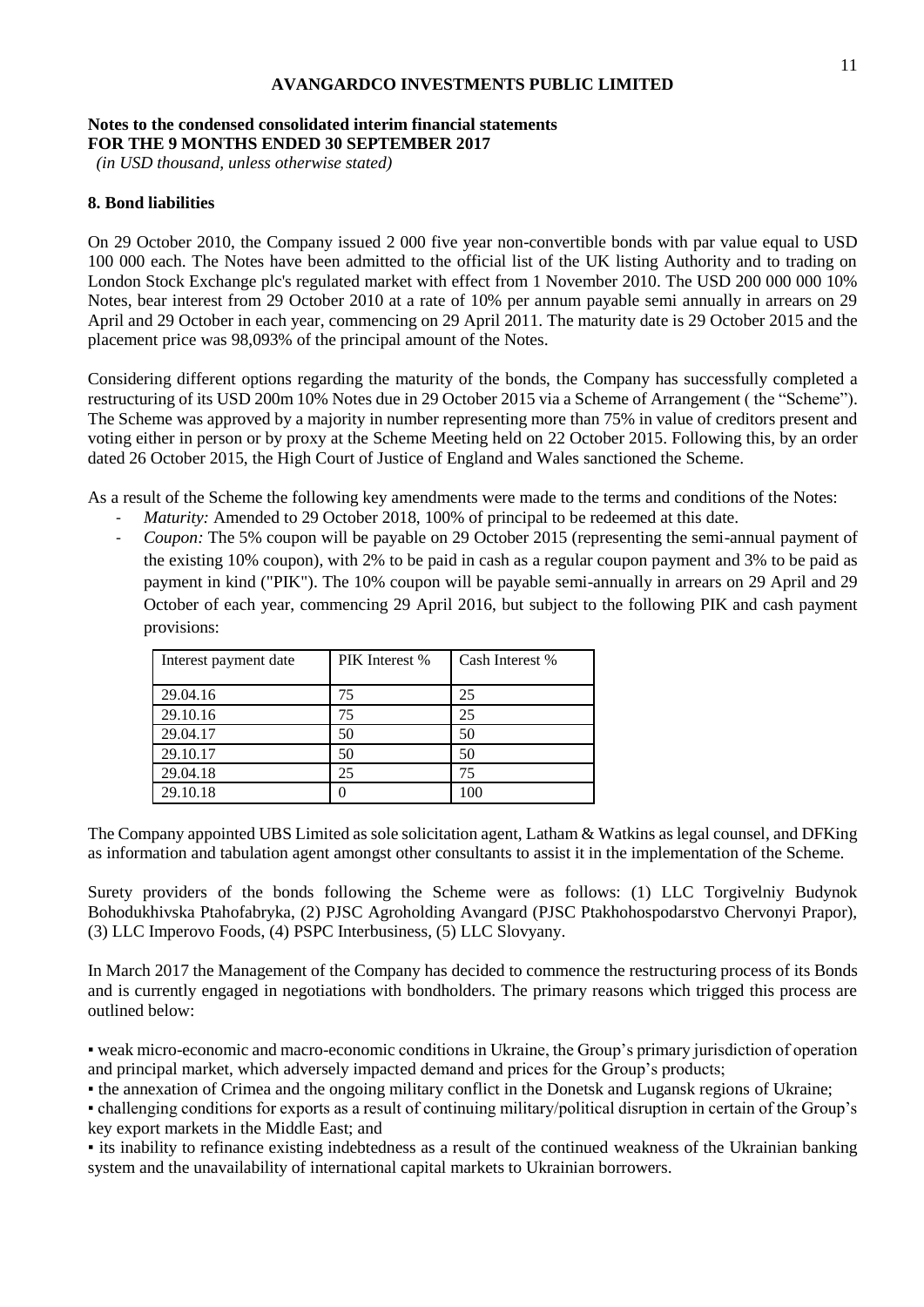#### **Notes to the condensed consolidated interim financial statements FOR THE 9 MONTHS ENDED 30 SEPTEMBER 2017**

*(in USD thousand, unless otherwise stated)*

### **8. Bond liabilities (cont.)**

The rectructuring process will help the Company continue to maintain its assets and operations. Going forward the Company is planning to concentrate on operations while prudently managing liquidity and servicing it's existing debt portfolio.

## **9. Other accounts payable**

Other accounts payable as at 30 September 2017 and 31 December 2016 were as follows:

|                                                    | 30 September 2017 | 31 December 2016 |
|----------------------------------------------------|-------------------|------------------|
| Accrued expenses for future employee benefits      | 209               | 280              |
| Other accrued expenses                             |                   | 208              |
| Wages and salaries and related taxes liabilities   | 807               | 512              |
| Other taxes and compulsory payments liabilities    | 1 1 4 4           | 430              |
| Accounts payable for property, plant and equipment | 119               | 214              |
| Advances received from customers                   | 318               | 389              |
| Interest payable on loans                          | 8994              | 6 0 4 2          |
| Accrued coupon on bonds                            | 10 263            | 1919             |
| Other payables                                     | 2 2 2 7           | 2444             |
|                                                    | 24 086            | 12 438           |

## **10. Revenue**

Sales revenue for the 9 months ended 30 September 2017 and 30 September 2016 was as follows:

|                                               | 9 months ended    |                   |
|-----------------------------------------------|-------------------|-------------------|
|                                               | 30 September 2017 | 30 September 2016 |
| Revenue from finished goods                   | 73 912            | 95 328            |
| Revenue from goods sold and services rendered | 10 079            | 15 777            |
|                                               | 83 991            | 111 105           |

## **11. Cost of sales**

Cost of sales for the 9 months ended 30 September 2017 and 30 September 2016 was as follows:

|                                          |             | 9 months ended    |                   |
|------------------------------------------|-------------|-------------------|-------------------|
|                                          | <b>Note</b> | 30 September 2017 | 30 September 2016 |
| Cost of finished goods sold              | 12          | (90, 401)         | (88497)           |
| Cost of goods sold and services rendered |             | (10 045)          | (15, 487)         |
|                                          |             | (100 446)         | (103 984)         |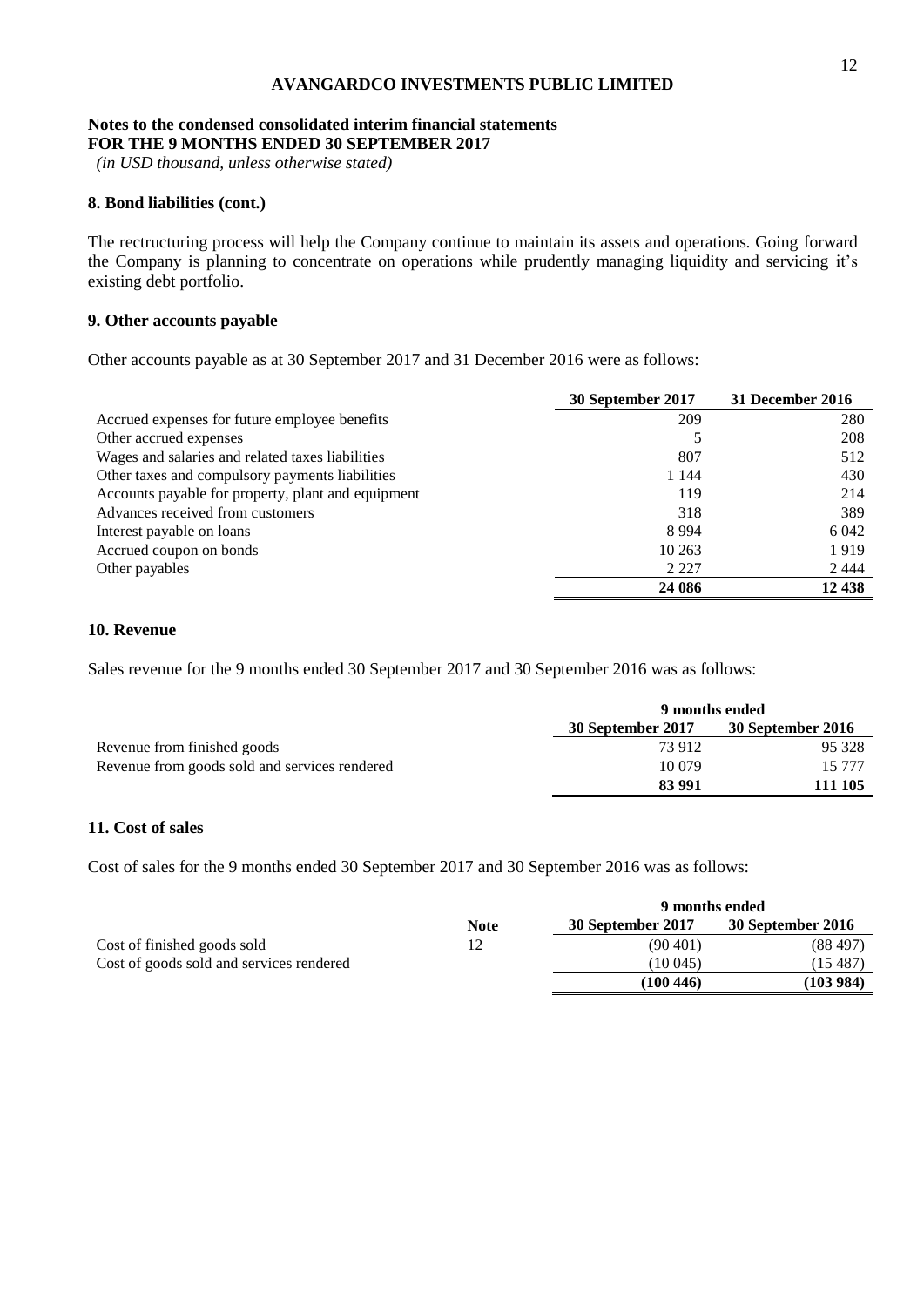#### **Notes to the condensed consolidated interim financial statements FOR THE 9 MONTHS ENDED 30 SEPTEMBER 2017**

*(in USD thousand, unless otherwise stated)*

#### **12. Cost of sales by elements**

The cost of finished goods sold (Note 11) for the 9 months ended 30 September 2017 and 30 September 2016 was as follows: **9 months ended**

|                                                   | 9 montas ended |                   |                   |
|---------------------------------------------------|----------------|-------------------|-------------------|
|                                                   | <b>Note</b>    | 30 September 2017 | 30 September 2016 |
| Raw materials                                     |                | (70433)           | (68711)           |
| Payroll of production personnel and related taxes |                | $(4\,276)$        | (2.655)           |
| Depreciation                                      |                | (11438)           | (11582)           |
| Services provided by third parties                |                | (4198)            | (5.477)           |
| Other expenses                                    |                | (56)              | (72)              |
|                                                   | 11             | (90, 401)         | (88497)           |

## **13. Finance costs**

Finance costs for the 9 months ended 30 September 2017 and 30 September 2016 was as follows:

|                                        | 9 months ended    |                   |
|----------------------------------------|-------------------|-------------------|
|                                        | 30 September 2017 | 30 September 2016 |
| Interest payable on loans              | (5 645)           | (6033)            |
| <b>Total finance expenses on loans</b> | (5645)            | (6033)            |
| Finance expenses on finance lease      |                   |                   |
| Finance expenses on bonds              | (16688)           | (11976)           |
| Other finance expenses                 | (1 784)           | (1 173)           |
|                                        | (24117)           | (19189)           |

## **14. Related party balances and transactions**

The Company is controlled by Oleg Bakhmatyuk, who directly or indirectly owns 77,5% of the Company's share capital. The remaining 22,5% of the shares are widely owned.

For the purposes of these interim financial statements, parties are considered to be related if one party has the ability to control the other party, is under common control, or can exercise significant influence over the other party in making financial or operational decisions. In considering each possible related party relationship, attention is directed to the substance of the relationship, not merely the legal form.

According to these criteria the related parties of the Group are divided into the following categories:

- A. Key management personnel;
- B. Companies having the same top management;
- C. Companies in which the Group's owners have an equity interest;
- D. Companies in which activities are significantly influenced by the Group's owners.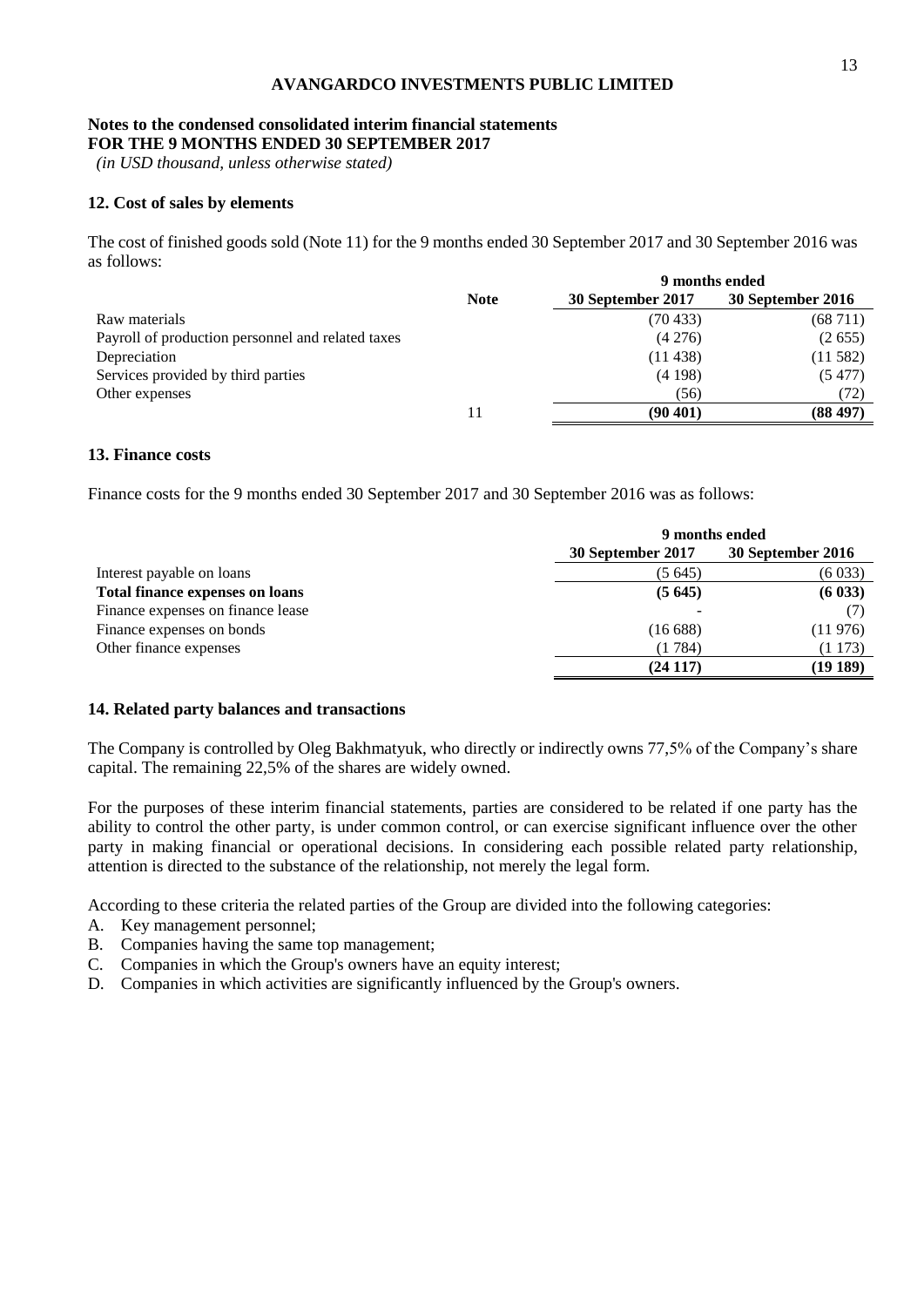#### **Notes to the condensed consolidated interim financial statements FOR THE 9 MONTHS ENDED 30 SEPTEMBER 2017**

*(in USD thousand, unless otherwise stated)*

## **14. Related party balances and transactions (cont.)**

Outstanding amounts of the Group for transactions with related parties as at 30 September 2017 and 31 December 2016 were as follows:

|                                                                                        | Outstanding balances with related parties as<br>at |                         |
|----------------------------------------------------------------------------------------|----------------------------------------------------|-------------------------|
|                                                                                        | 30 September 2017                                  | <b>31 December 2016</b> |
| Prepayments and other current assets, net                                              |                                                    |                         |
| D. Companies in which activities are significantly<br>influenced by the Group's owners | 3 5 7 9                                            | 5499                    |
|                                                                                        | 3579                                               | 5 4 9 9                 |
| <b>Trade accounts receivable</b>                                                       |                                                    |                         |
| D. Companies in which activities are significantly<br>influenced by the Group's owners | 11 304                                             | 154                     |
|                                                                                        | 11 304                                             | 154                     |
| Dividends payable                                                                      |                                                    |                         |
| D. Companies in which activities are significantly<br>influenced by the Group's owners | 22 892                                             | 22 892                  |
|                                                                                        | 22892                                              | 22 892                  |
| Long-term finance lease                                                                |                                                    |                         |
| D. Companies in which activities are significantly<br>influenced by the Group's owners |                                                    | 3                       |
|                                                                                        |                                                    | 3                       |
| <b>Other current liabilities</b>                                                       |                                                    |                         |
| C. Companies in which the Group's owners have an<br>equity interest;                   |                                                    |                         |
| D. Companies in which activities are significantly<br>influenced by the Group's owners | 1                                                  | 2                       |
|                                                                                        | 1                                                  | $\boldsymbol{2}$        |

The Group's transactions with related parties for the 9 months ended 30 September 2017 and 30 September 2016 were as follows:

|                                                    | Transactions with related parties for the 6<br>months ended |                   |
|----------------------------------------------------|-------------------------------------------------------------|-------------------|
|                                                    | 30 September 2017                                           | 30 September 2016 |
| <b>Sales revenue</b>                               |                                                             |                   |
| D. Companies in which activities are significantly |                                                             |                   |
| influenced by the Group's owners                   | 15 774                                                      | 16 066            |
|                                                    | 15 7 7 4                                                    | 16 066            |
| <b>General administrative expenses</b>             |                                                             |                   |
| D. Companies in which activities are significantly |                                                             |                   |
| influenced by the Group's owners                   | (11)                                                        | (16)              |
|                                                    | (11)                                                        | (16)              |
| <b>Distribution expenses</b>                       |                                                             |                   |
| D. Companies in which activities are significantly |                                                             |                   |
| influenced by the Group's owners                   | (3 280)                                                     | (1795)            |
|                                                    | (3 280)                                                     | (1795)            |
| Other operating income/(expenses), net             |                                                             |                   |
| D. Companies in which activities are significantly |                                                             |                   |
| influenced by the Group's owners                   | 56                                                          | 517               |
|                                                    | 56                                                          | 517               |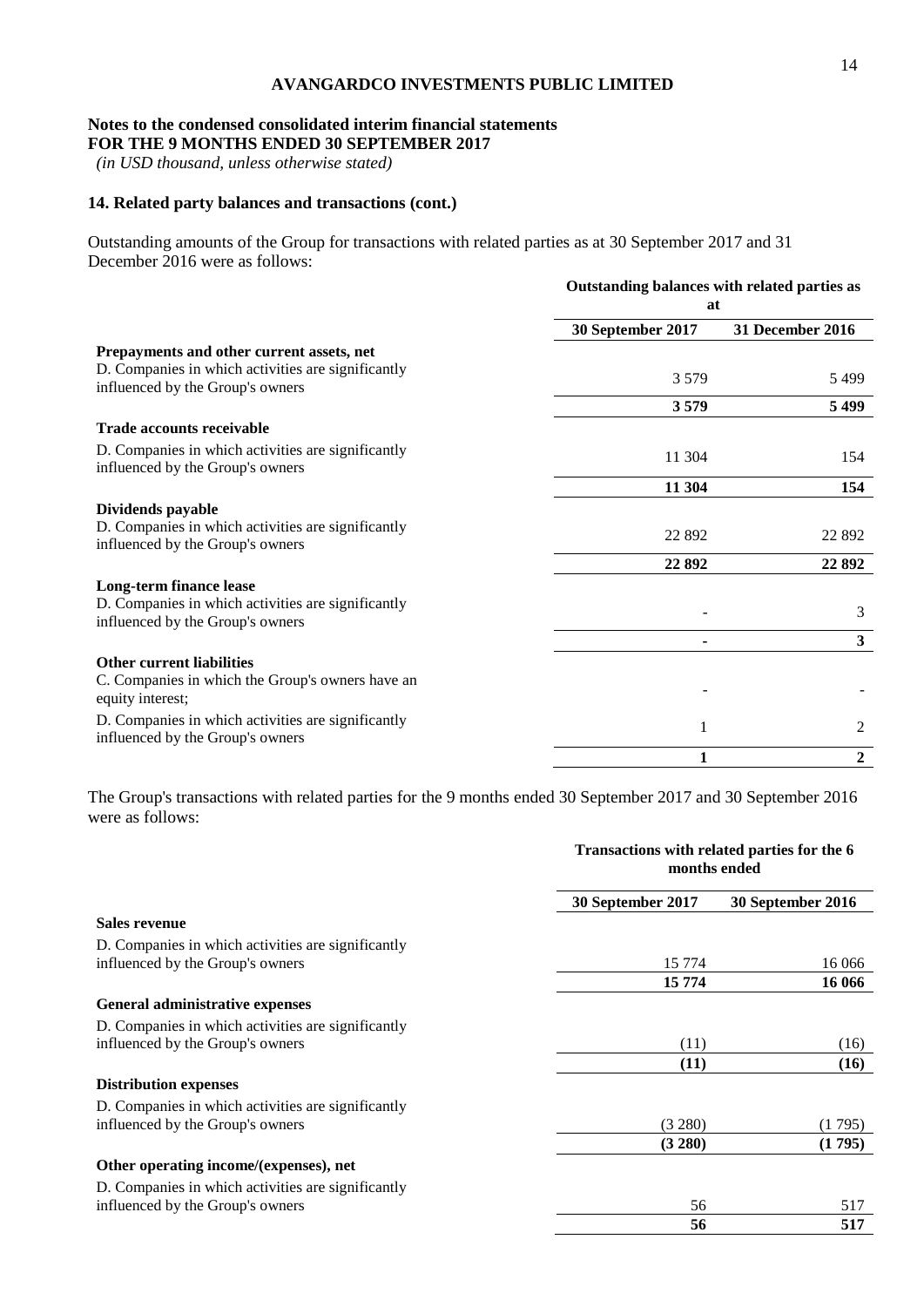#### **Notes to the condensed consolidated interim financial statements FOR THE 9 MONTHS ENDED 30 SEPTEMBER 2017**

*(in USD thousand, unless otherwise stated)*

### **15. Operating segments**

A reportable segment is a separable component of a business entity that produces goods or provides services to individuals (or groups of related products or services) in a particular economic environment that is subject to risks and generate revenues other than risks and income of those components that are peculiar to other reportable segments.

For the purpose of management, the Group is divided into the following reportable segments on the basis of produced goods and rendered services, and consists of the following 5 reportable segments:

- shell eggs breeding of industrial laying hens, production and sale of shell eggs;
- poultry incubation (production and sale of baby chicks), breeding of young birds for sale, as well as sale of birds for slaughter;
- animal feed production and sale of feeds;
- egg products processing and sale of egg products;
- other activities including sale of goods and services, sale of poultry meat and by-products, sale of plant production, sale of poultry manure and sale of grain.

Management monitors the operating results of each of the units separately for the purposes of making decisions about resources allocation and evaluation of operating results. The results of segments' activities are measured on the basis of operating profit or loss, its measurement is carried out accordingly to measurement of operating profit or loss in the interim financial statements.

|                                                                  | <b>Shell eggs</b> | <b>Poultry</b> | <b>Animal</b> feed       | Egg<br>products | Other<br>activities | ragustments<br>and<br>elimination | <b>Total</b> |
|------------------------------------------------------------------|-------------------|----------------|--------------------------|-----------------|---------------------|-----------------------------------|--------------|
| Sales revenue                                                    | 109 350           | 54 107         | 99 801                   | 10 151          | 12 0 57             |                                   | 285 466      |
| Intra-group elimination                                          | (61078)           | (41866)        | (97190)                  |                 | (1341)              | $\overline{\phantom{0}}$          | (201 475)    |
| Revenue from external<br>buyers                                  | 48 272            | 12 24 1        | 2611                     | 10 151          | 10716               |                                   | 83 991       |
| Income from revaluation<br>of biological assets at fair<br>value | (5657)            | 6              |                          |                 |                     |                                   | (5651)       |
| Other operating expenses                                         | 2 9 0 2           | (107)          | 112                      | (1699)          | (159)               |                                   | 1 0 4 9      |
| Income from government<br>grants and incentives                  | 6538              | 744            |                          |                 |                     |                                   | 7 2 8 2      |
| <b>OPERATING</b><br>(LOSS)/PROFIT                                | (14143)           | (3023)         | (1444)                   | (4 230)         | (2143)              | -                                 | (24983)      |
| Finance income                                                   | 137               |                | ٠                        | 1417            | 2                   | ۰                                 | 1556         |
| Finance costs.<br><i>including:</i>                              | (74)              |                | $\overline{\phantom{a}}$ | (4589)          | (19454)             |                                   | (24117)      |
| Interest payable on loans                                        | (74)              |                | $\overline{\phantom{a}}$ | (4538)          | (1035)              |                                   | (5645)       |
| Income tax<br>(expense)/credit                                   |                   |                | (8)                      | 1 4 4 3         | 325                 |                                   | 1760         |
| NET (LOSS)/PROFIT<br><b>FOR THE PERIOD</b>                       | (14149)           | (3093)         | (1452)                   | (5 253)         | 3 1 1 8             |                                   | (20829)      |
| <b>TOTAL ASSETS</b>                                              | 2 297 019         | 125 521        | 324 892                  | 877 328         | 922 388             | (4027013)                         | 520 135      |
| <b>TOTAL LIABILITIES</b>                                         | 1765 066          | 80734          | 358 270                  | 678 471         | 380 834             | (2840030)                         | 423 345      |

Reportable segment information for the 9 months ended 30 September 2017 was as follows:

**Adjustments**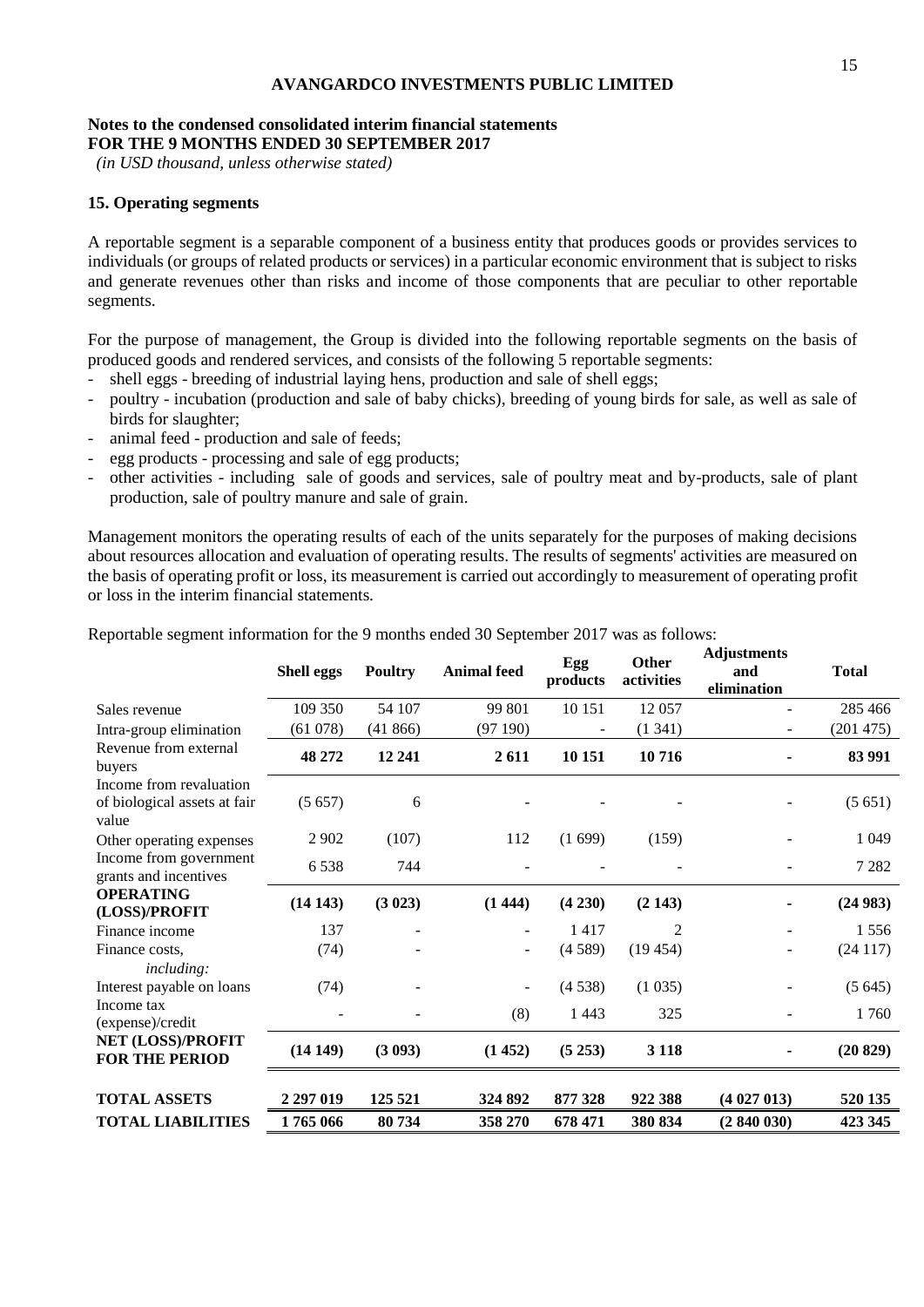#### **Notes to the condensed consolidated interim financial statements FOR THE 9 MONTHS ENDED 30 SEPTEMBER 2017**

*(in USD thousand, unless otherwise stated)*

## **15. Operating segments (cont.)**

Reportable segment information for the year ended 30 September 2016 was as follows:

|                                                                  | <b>Shell eggs</b> | <b>Poultry</b> | <b>Animal</b> feed       | Egg<br>products | Other<br>activities | <b>Adjustments</b><br>and<br>elimination | <b>Total</b> |
|------------------------------------------------------------------|-------------------|----------------|--------------------------|-----------------|---------------------|------------------------------------------|--------------|
| Sales revenue                                                    | 141 771           | 7862           | 53 489                   | 34 931          | 16 612              |                                          | 254 665      |
| Intra-group elimination                                          | (87396)           | (2105)         | (53 398)                 |                 | (661)               |                                          | (143 560)    |
| Revenue from external<br>buyers                                  | 54 375            | 5 7 5 7        | 91                       | 34 931          | 15 951              |                                          | 111 105      |
| Income from revaluation<br>of biological assets at<br>fair value | (5254)            | 1 3 0 6        |                          |                 |                     |                                          | (3948)       |
| Other operating expenses                                         | (14855)           | (352)          | 366                      | (5077)          | (160)               |                                          | (20078)      |
| Income from government<br>grants and incentives                  | 72                | 2              |                          |                 |                     |                                          | 74           |
| <b>OPERATING LOSS</b>                                            | (18823)           | 702            | (413)                    | (1235)          | (2818)              | ۰                                        | (22587)      |
| Finance income                                                   | 194               |                | $\overline{\phantom{0}}$ | 1967            | 36                  |                                          | 2 1 9 7      |
| Finance costs,                                                   | (84)              |                | $\overline{\phantom{a}}$ | (4571)          | (14534)             |                                          | (19189)      |
| <i>including:</i>                                                |                   |                |                          |                 |                     |                                          |              |
| Interest payable on loans<br>Income tax                          | (84)              |                | $\overline{\phantom{a}}$ | (4570)          | (1379)              |                                          | (6033)       |
| (expense)/credit                                                 |                   |                | (58)                     | 2583            | 315                 |                                          | 2 8 4 0      |
| <b>NET LOSS FOR THE</b><br><b>PERIOD</b>                         | (18713)           | 628            | (471)                    | (3826)          | (16 387)            |                                          | (38769)      |
| <b>TOTAL ASSETS</b>                                              | 2 2 2 2 2 0 1     | 73 699         | 291 106                  | 779 160         | 895 750             | (3713533)                                | 548 383      |
| <b>TOTAL LIABILITIES</b>                                         | 1 667 973         | 8610           | 323 982                  | 591 644         | 349 586             | (2551716)                                | 390 078      |

#### **16. Financial instruments - risk management**

#### *Capital management*

The Group's management follows the policy of providing the firm capital base which allows supporting the trust of investors, creditors and market and ensuring future business development.

In relation to capital management the Group's objectives are as follows: maintaining the Group's ability to adhere to the going concern principle in order to provide income for owners and benefits to other interested parties, and also maintaining the optimal capital structure with the purpose of its cost reduction.

To manage capital, the Group's management, above all, uses calculations of financial leverage coefficient (leverage ratio) and net debt to EBITDA.

#### Financial leverage ratio calculation

Financial leverage is calculated as a ratio between net debt and total amount of capital. Net debt is calculated as cumulative borrowings net of cash and cash equivalents. Total amount of capital is calculated as own capital reflected in the statement of financial position plus the amount of net debt.

This ratio measures net debt as a proportion of the capital of the Group, i.e. it correlates the debt with total equity and shows whether the Group is able to pay the amount of outstanding debts. An increase in this coefficient indicates an increase in borrowings relative to the total amount of the Group's capital. Monitoring this indicator is necessary to keep the optimal correlation between own funds and borrowings of the Group in order to avoid problems from over leverage.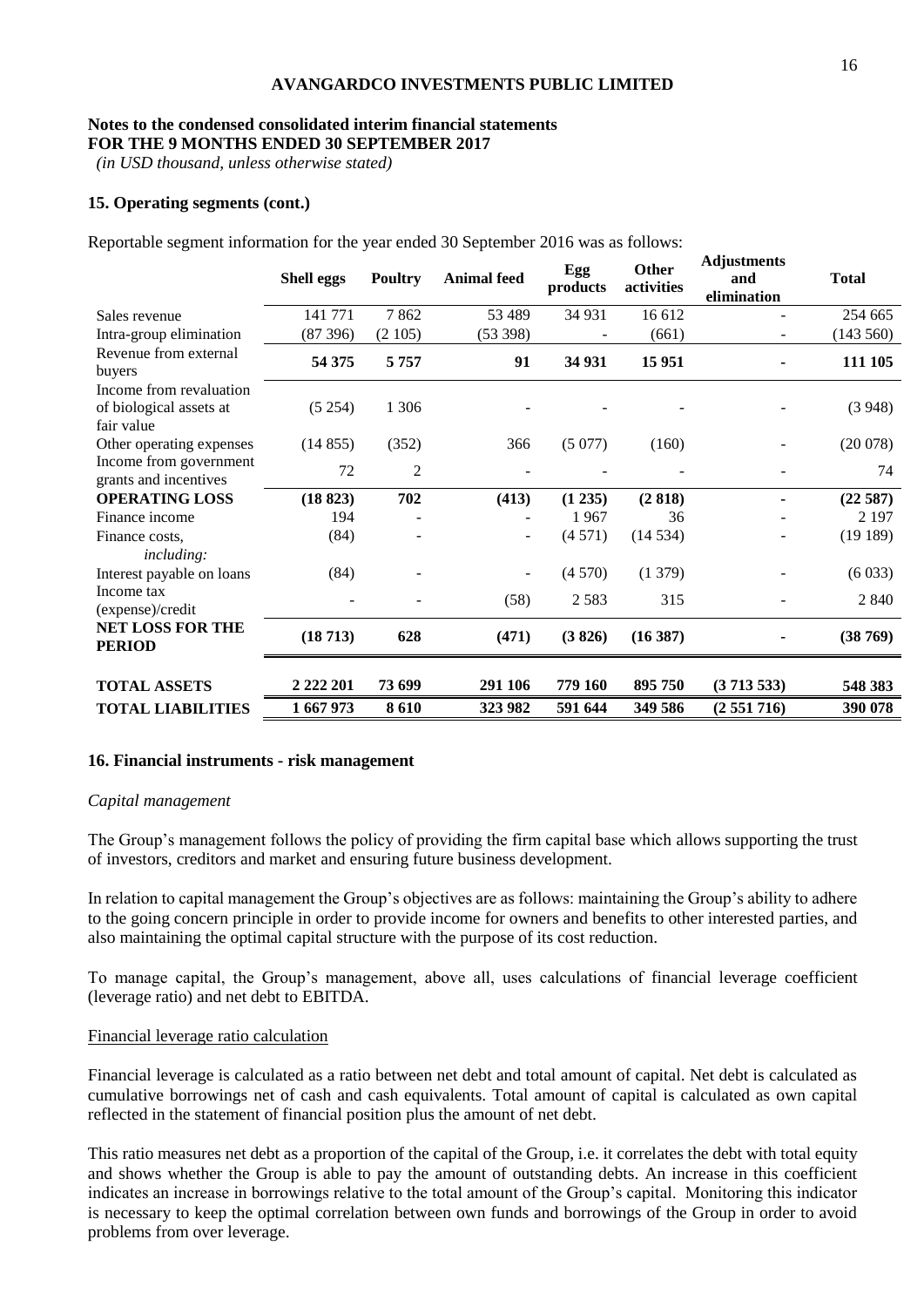#### **Notes to the condensed consolidated interim financial statements FOR THE 9 MONTHS ENDED 30 SEPTEMBER 2017**

*(in USD thousand, unless otherwise stated)*

## **16. Financial instruments - risk management (cont.)**

#### *Capital management (cont.*

## Financial leverage ratio calculation (cont.)

For the ratio of net debt to EBITDA, the calculation of net debt is as above. EBITDA is an indicator of income before taxes, interest depreciation and amortisation. It is useful for the Group's financial analysis, since the Group's activity is connected with long-term investments in property, plant and equipment. EBITDA does not include depreciation, so that in the Group's opinion, it reflects the approximate cash flows deriving from the Group's income in a more reliable way.

The ratio of net debt to EBITDA gives an indication of whether income obtained from operating activities is sufficient to meet the Group's liabilities.

As at 30 September 2017 and 31 December 2016 the Group's financial leverage coefficient amounted to:

|                                         | <b>Carrying value</b> |                  |  |
|-----------------------------------------|-----------------------|------------------|--|
|                                         | 30 September 2017     | 31 December 2016 |  |
| Long-term loans                         | 48 696                | 93 924           |  |
| Current portion of long-term loans      | 87 309                | 31 1 35          |  |
| Long-term finance lease (including VAT) |                       | 3                |  |
| <b>Bond liabilities</b>                 | 229 071               | 219 014          |  |
| <b>Total borrowings</b>                 | 365 076               | 344 076          |  |
| Cash and cash equivalents               | (17185)               | (12570)          |  |
| Net debt                                | 347 891               | 331 506          |  |
| Share capital                           | 836                   | 836              |  |
| Share premium                           | 201 164               | 201 164          |  |
| Capital contribution reserve            | 115 858               | 115 858          |  |
| Retained earnings                       | 844 067               | 864 457          |  |
| Foreign currency translation reserve    | (1075863)             | (1053923)        |  |
| Non-controlling interests               | 10 728                | 10418            |  |
| <b>Total equity</b>                     | 96 790                | 138 810          |  |
| Total amount of equity and net debt     | 444 681               | 470 316          |  |
| <b>Financial leverage coefficient</b>   | 78,2%                 | 70,5%            |  |

For the 9 months ended 30 September 2017 and 30 September 2016 ratio of net debt to EBITDA amounted to:

|                                                       | 9 months ended    |                   |  |
|-------------------------------------------------------|-------------------|-------------------|--|
|                                                       | 30 September 2017 | 30 September 2016 |  |
| <b>LOSS FOR THE PERIOD</b>                            | (20829)           | (38769)           |  |
| Income tax credit                                     | (1760)            | (2, 840)          |  |
| Finance income                                        | (1556)            | (2197)            |  |
| Finance expenses                                      | 24 1 1 7          | 19 189            |  |
| Impairment of current assets                          | 1 1 7 8           | 787               |  |
| Losses on exchange                                    | (24955)           | 2 0 3 0           |  |
| <b>EBIT</b> (earnings before interest and income tax) | (23805)           | (21 800)          |  |
| Depreciation                                          | 11 596            | 11 782            |  |
| <b>EBITDA</b> (earnings before interest, income tax,  |                   |                   |  |
| depreciation and amortisation)                        | (12 209)          | (10018)           |  |
| Net debt at the period end                            | 347 891           | 330 947           |  |
| Net debt at the period end / EBITDA                   | $-28,49$          | $-33,04$          |  |